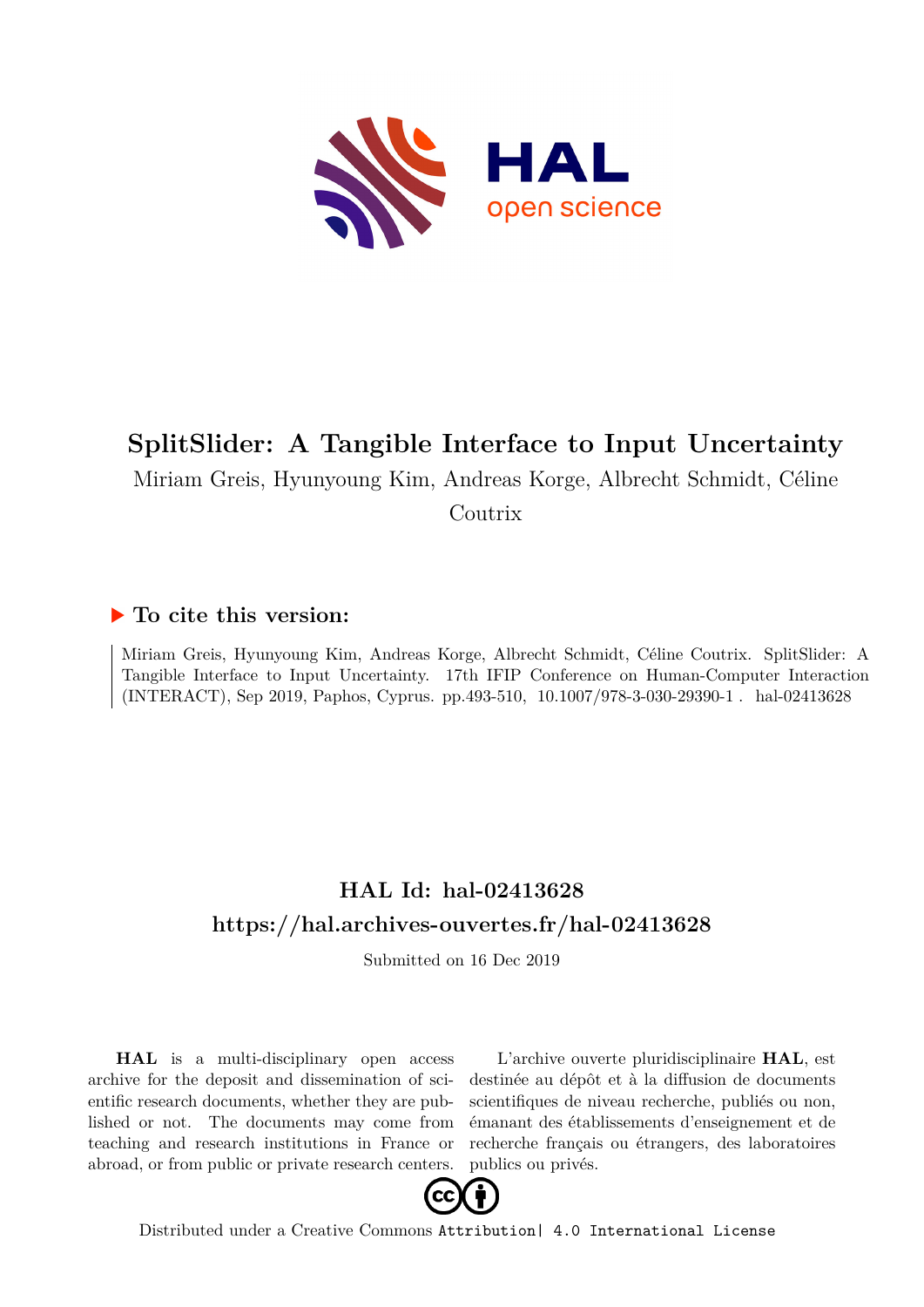# *SplitSlider***: A Tangible Interface to Input Uncertainty**

Miriam Greis<sup>1</sup>, Hyunyoung Kim<sup>1,2</sup>, Andreas Korge<sup>1</sup>, Albrecht Schmidt<sup>1</sup>, Céline Coutrix<sup>1,2</sup>

<sup>1</sup> University of Stuttgart, Stuttgart, Germany <sup>2</sup> Université Grenoble Alpes, CNRS, Grenoble, France

[miriam.greis@codecentric.de,](mailto:miriam.greis@codecentric.de) [hyunyoung.kim@imag.fr,](mailto:hyunyoung.kim@imag.fr) [andi-korge@web.de,](mailto:andi-korge@web.de) albrecht.schmidt@um.ifi.lmu.de, [celine.coutrix@imag.fr](mailto:celine.coutrix@imag.fr)

**Abstract.** Experiencing uncertainty is common when answering questionnaires. E.g., users are not always sure to answer how often they use trains. Enabling users to input their uncertainty is thus important to increase the data's reliability and to make better decision based on the data. However, few interfaces have been explored to support uncertain input, especially with TUIs. TUIs are more discoverable than GUIs and better support simultaneous input of multiple parameters. It motivates us to explore different TUI designs to input users' best estimate answer (value) and uncertainty. In this paper, we first generate 5 TUI designs that can input both value and uncertainty and build low-fidelity prototypes. We then conduct focus group interviews to evaluate the prototypes and implement the best design, *SplitSlider*, as a working prototype. A lab study with *SplitSlider* shows that one third of the participants (4/12) were able to discover the uncertainty input function without any explanation, and once explained, all of them could easily understand the concept and input uncertainty.

**Keywords:** Tangible User Interface; Uncertainty; Input Modality; Dial; Slider.

## **1 Introduction**

Inputting data into a system while being uncertain about it is a common task. For instance, in a usage survey at the train station, we might get asked about how often we take the train. If we do not take the train regularly, it is difficult to answer a precise value between like "daily" and "never". Our answer might rather be "between every 6 months and weekly, and most often every 2 months". Other examples range from satisfaction surveys in airports to availability inquiry or medical questionnaires, where we might hesitate between 54kg and 56kg to input our weight. Currently, respondents are forced to answer a single, precise value even when they are uncertain. However, allowing respondents to express their uncertainty about their answer enables the people who requested the questionnaire to have precise and reliable data. For example, intraparticipant uncertainty can increase transparency and reliability of the data [\[22,](#page-19-0) [25\]](#page-19-1), produce relevant results [\[2,](#page-17-0) [10\]](#page-18-0) and help to make better decisions [\[15,](#page-18-1) [25\]](#page-19-1), e.g., when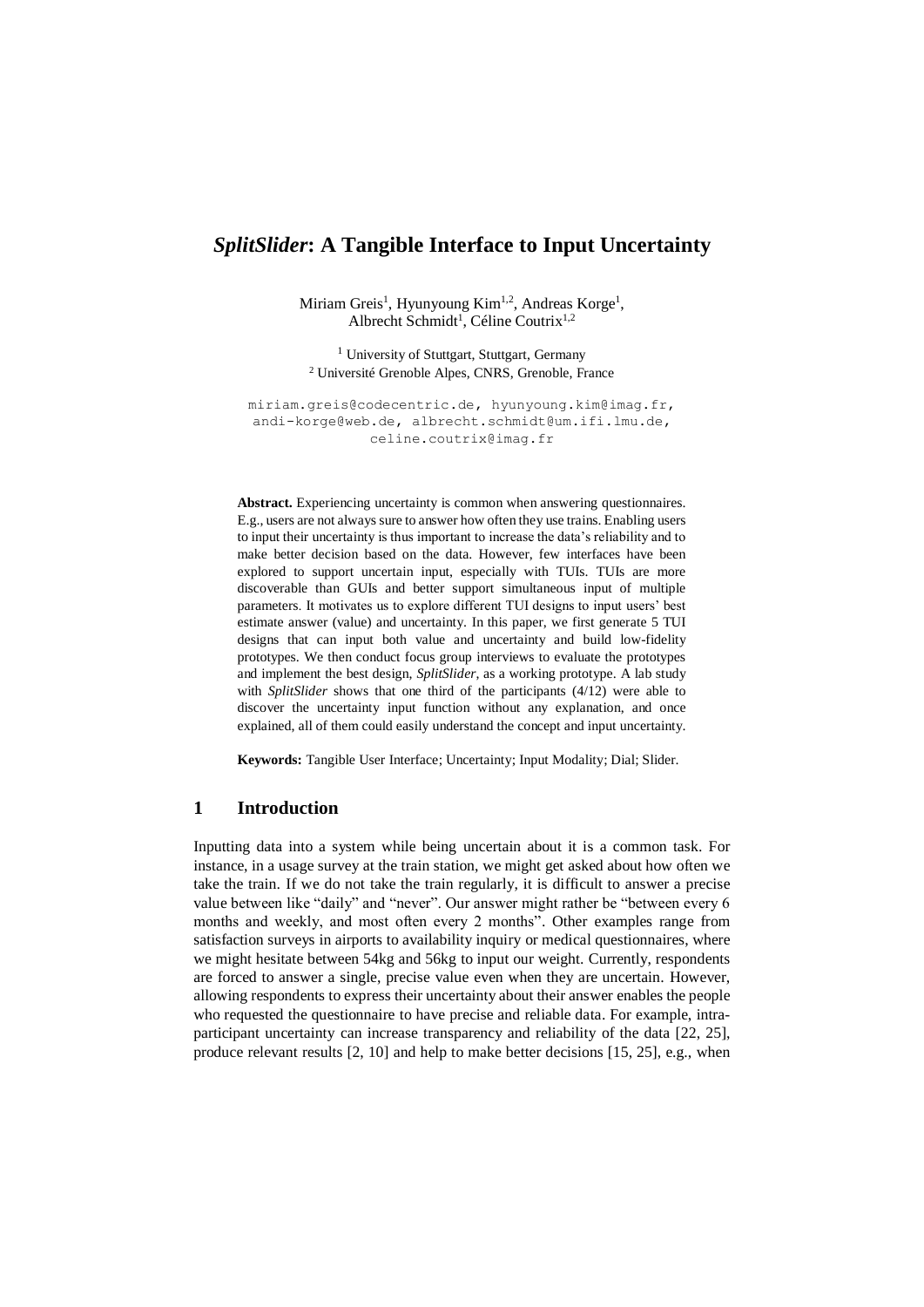designing a fidelity program for a company. Therefore, input mechanisms should allow expressing uncertainty together with the most probable input value.

However, there is a tradeoff between the usage simplicity and the ability to express the uncertainty. Interactions with questionnaires are recommended to be easy to use and discoverable while providing sufficient information [\[7\]](#page-17-1). Respondents often stay novices when responding to a survey, as they rarely answer to the exact same questionnaires twice. Hence survey companies either choose to offer a simple interface to encourage as many respondents as possible, or a more complex interface able to gather richer data from fewer participants but with the help of surveyors. Corresponding examples can be found in public transportation surveys, where clients are offered either happy/angry faces buttons in airports, or a surveyor approaching respondents with tablets and multiple questions. Allowing respondents to input uncertainty can increase data reliability, but it can also increase the survey's interface complexity and cost.

This motivates us to balance the simplicity and the ability to express the uncertainty. To achieve this goal, we explore Tangible User Interfaces (TUIs) as a way to offer users with a flexible compromise between simplicity and the ability to express the uncertainty. TUIs are a good candidate to offer a flexible compromise between simplicity and expressiveness, as they were found more discoverable than GUIs [\[14,](#page-18-2) [19\]](#page-19-2) and better foster the simultaneous adjustments of parameters than GUIs, even more than multitouch GUIs [\[20\]](#page-18-3). TUIs are already used to answer questionnaires, e.g., VoxBox [\[9\]](#page-18-4) and happy/angry faces tangible buttons in satisfaction surveys in airports [\[12\]](#page-18-5). However, these TUIs do not yet allow users to express their uncertainty about their answer.

To balance the simplicity and the ability to express the uncertainty, we explore the design of physical dials and sliders that can capture users' value and uncertainty on one device. We first use Morphees+ [\[17\]](#page-18-6) features to design five controls based on standard tangible dials and sliders and that can input both value and uncertainty. We then present low-fidelity prototypes and conduct a focus group study to find design requirements for uncertain, tangible input. Following these findings, we present the most promising design: the *SplitSlider*. The *SplitSlider*'s thumb supports entering one value (1-thumb slider) and can be split to additionally enter a probability distribution (2- and 3-thumb slider). We implemented and evaluated a functional tangible prototype. The results of our study show that the use of *SplitSlider* as 1-thumb slider is discoverable. The use of *SplitSlider* as 3-thumb slider is not as discoverable as the 1-thumb mode, but after its explanation, it was found easy to use to express the uncertainty. *SplitSlider* allows users to choose on the fly between its discoverable use as a standard 1-thumb slider or the ability to express their uncertainty as a 3-thumb slider.

# **2 Related Work**

In the following, we present related work addressing the communication of uncertainty, graphical interfaces supporting users to input uncertainty and tangible user interfaces (TUIs) that could support uncertain input.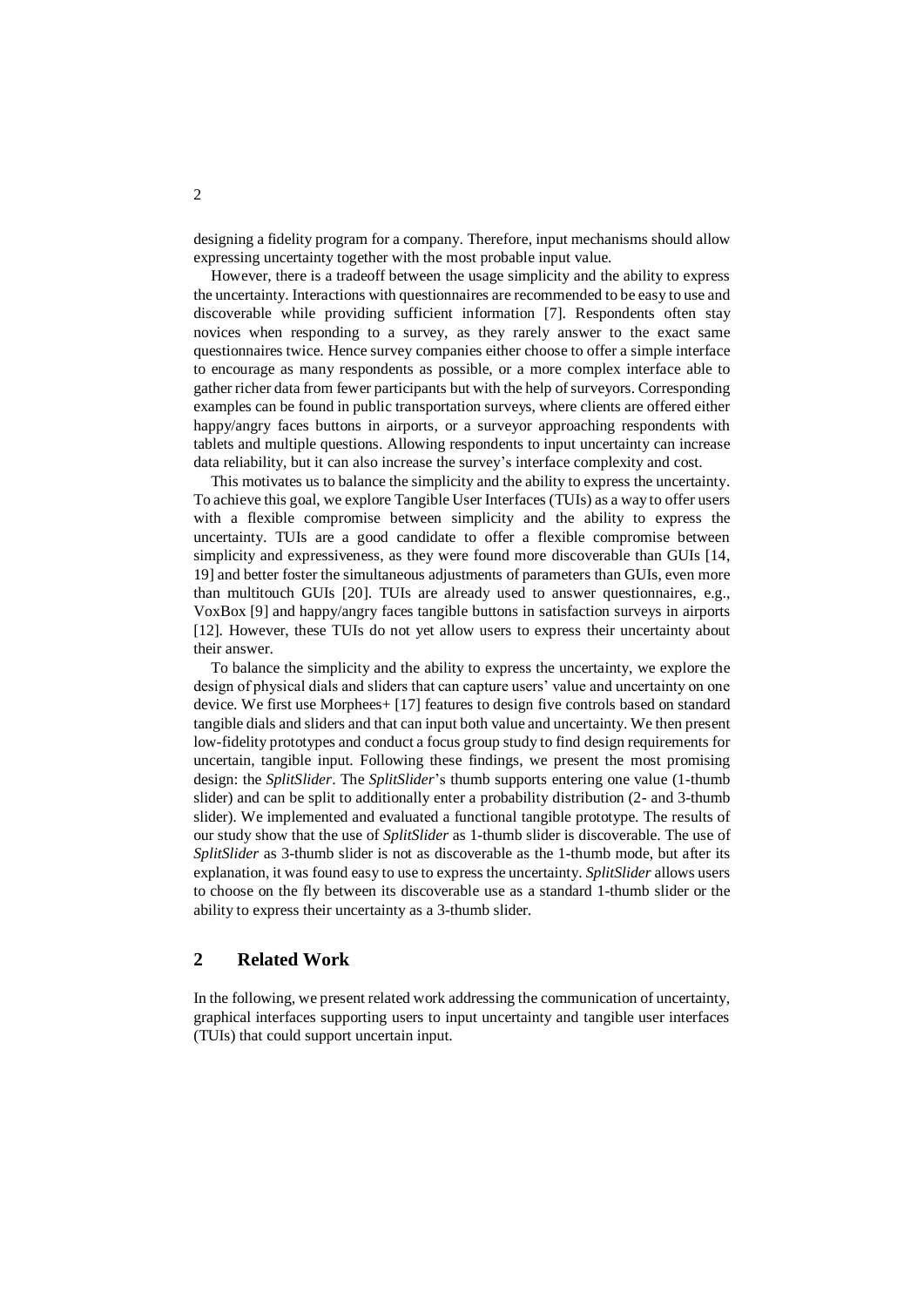#### **2.1 Uncertainty and Its Communication**

Uncertainty, as described by Pang et al. [\[23\]](#page-19-3), includes statistical variations or spread, errors and differences, minimum and maximum range values, noise, or missing data. Studies show that decision-making is better supported by capturing, modeling, and visualizing uncertain data [\[2,](#page-17-0) [15,](#page-18-1) [22,](#page-19-0) [25\]](#page-19-1). For instance, communicating uncertainty can increase transparency and reliability of weather forecasts [\[22,](#page-19-0) [25\]](#page-19-1).

Pang et al. [\[23\]](#page-19-3) also name three steps of data processing in which uncertainty can be introduced: acquisition, transformation and visualization. In data acquisition, uncertainty is inevitable due to inexact measurements. During transformation, the original data can be altered by a human or an algorithm. Lastly, visualization may introduce uncertainty as it does not usually use the same media as the original data. We focus on the transformation step, where humans alter the data when answering questionnaires. We especially tackle the input of the possible spread of an input value.

Users answer questionnaires in many different ways. Among the most common methods, we find pen and paper, e.g., in trains, and computer systems. The interfaces to computer systems include TUIs, e.g., in airports with happy/angry buttons to give feedback about a service, or GUIs, e.g., to fill forms on the Web. Previous work proposed GUIs for users to express their uncertainty [\[10\]](#page-18-0). Among others, they compared 1-thumb, 2-thumb and 3-thumb sliders to input uncertain data:

- The 1-thumb slider allows users to input a probability distribution by moving the single thumb: users move the peak of the distribution, while the standard deviation, skew and kurtosis are fixed.
- The 2-thumb slider allows users to input a probability distribution by independently moving two thumbs: users move the minimum and maximum values, while the peak of the distribution stays in the middle of these two values.
- The 3-thumb slider allows users to input a probability distribution by independently moving three thumbs: users move the minimum, the maximum and the peak values of the distribution.

Our study focuses on gradual transition between certain and uncertain TUI inputs in questionnaire settings. We consider the discoverability of interactions and the compromise between ease of use and expressiveness.

The previous study did not evaluate the discoverability of each slider, as each slider was first explained to participants. The study rather focused on ease of use. Even though the graphical 3-thumb slider was experimentally found the best compromise between easiness and the ability to express uncertainty [\[10\]](#page-18-0), it offers a *fixed* compromise between easiness and the ability to express uncertainty. Moving the three thumbs in sequence was found cumbersome by the participants, compared to the 1-thumb slider. In addition, the 1-thumb slider was better suited for users with little knowledge in statistics, while the 3-thumb slider was better suited for users with more expertise in statistics. We aim at supporting all levels of expertise in statistics.

To support all levels of expertise in statistics, we explore deformable TUIs that allow both certain and uncertain inputs. Instead of using the one-, two-, three- thumbed sliders, we suggest different deformation of both dials and sliders to learn the advantages and disadvantages of the interactions with them.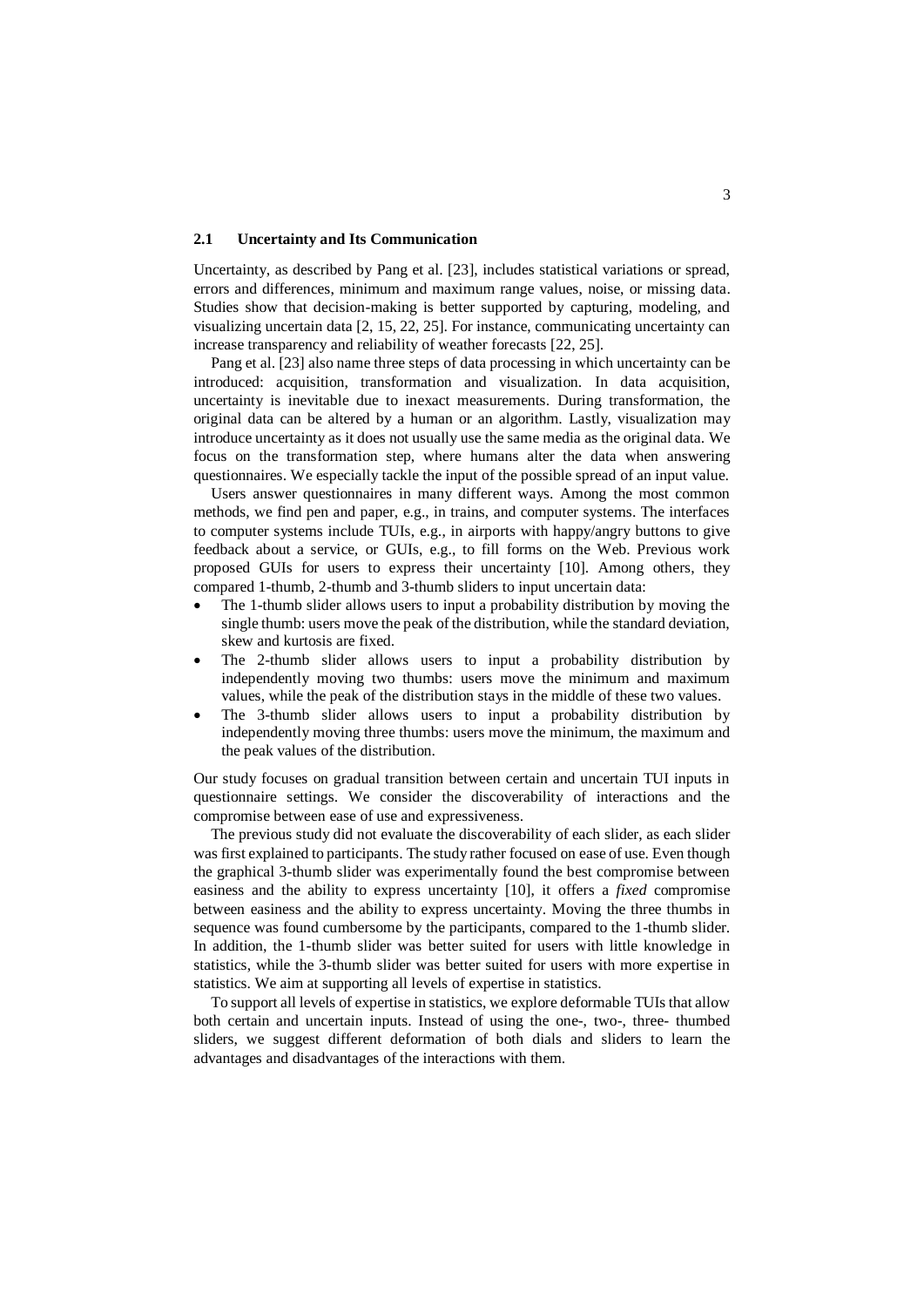#### **2.2 Communicating Input Uncertainty with TUIs**

Even though TUIs have not explicitly addressed the problem of inputting uncertain data, prior work could be used for this purpose.

Coutrix et al. suggest a resizable tangible slider [\[5\]](#page-17-2) to compromise between travel time of the thumb and input accuracy. The design could be also used to input uncertain continuous data. By interpreting the size of the slider as the certainty (smaller size means less precision and thus more uncertainty), this slider would be able to represent a Gaussian distribution (uncertainty  $\approx$  standard deviation; value  $\approx$  mean).

The Inflatable mouse [\[18\]](#page-18-7) could be also used for uncertain input. The mouse has an elastic chamber, and users can squeeze it to zoom a map in/out or to change their scroll settings. For uncertain input, users could squeeze the mouse to express their certainty. The device can be used when users are inputting 2D data (e.g., X-Y coordinate values) with 1D uncertainty (same standard deviation in both dimensions).

In our work, we choose to systematically explore the design space of uncertain input TUIs from scratch, rather than starting from the previous work. By doing so, we consider more interactions than extending [\[5\]](#page-17-2) and squeezing [\[18\]](#page-18-7) only.

# **3 Design Exploration for Uncertain Input TUIs**

To design deformable tangible input controls that allow the quantitative input of uncertainty, we generated variations of conventional continuous interfaces: dials and sliders. We keep their rotational or linear control to input value and added other modalities to input uncertainty. As an idea generation tool, we used the Morphees+ taxonomy [\[17\]](#page-18-6). The taxonomy describes all possible system-actuated shape-changes and manual deformations in a systematic way. The generated designs can express uncertainty in two ways: 1) all the dials and Expandable Slider [\(Fig. 1](#page-5-0) and [Fig. 2-](#page-6-0)left) can input uncertainty as an amount centered around the value (i.e., 0-100%), and 2) Split Slider [\(Fig. 2-](#page-6-0)right) can input a range of estimated values, independently of the central value. When the device was to input an amount of uncertainty, we mapped the larger surface or open space with more uncertainty and less pressure with more uncertainty for design coherency.

#### **3.1 Dial-Based Designs**

Dials are common TUIs for continuous variables. They can have bounded and unbounded input ranges depending on parameters and user needs. In this paper, we choose to use unbounded ranges to emphasis their difference with sliders, which have bounded input ranges. The usual interaction of turning dials changes the best estimate value ( $\approx$  mean of a desired input). The extended interactions inspired by Morphees+ change uncertainties ( $\approx$  standard deviation of a desired input, see [Fig. 1\)](#page-5-0).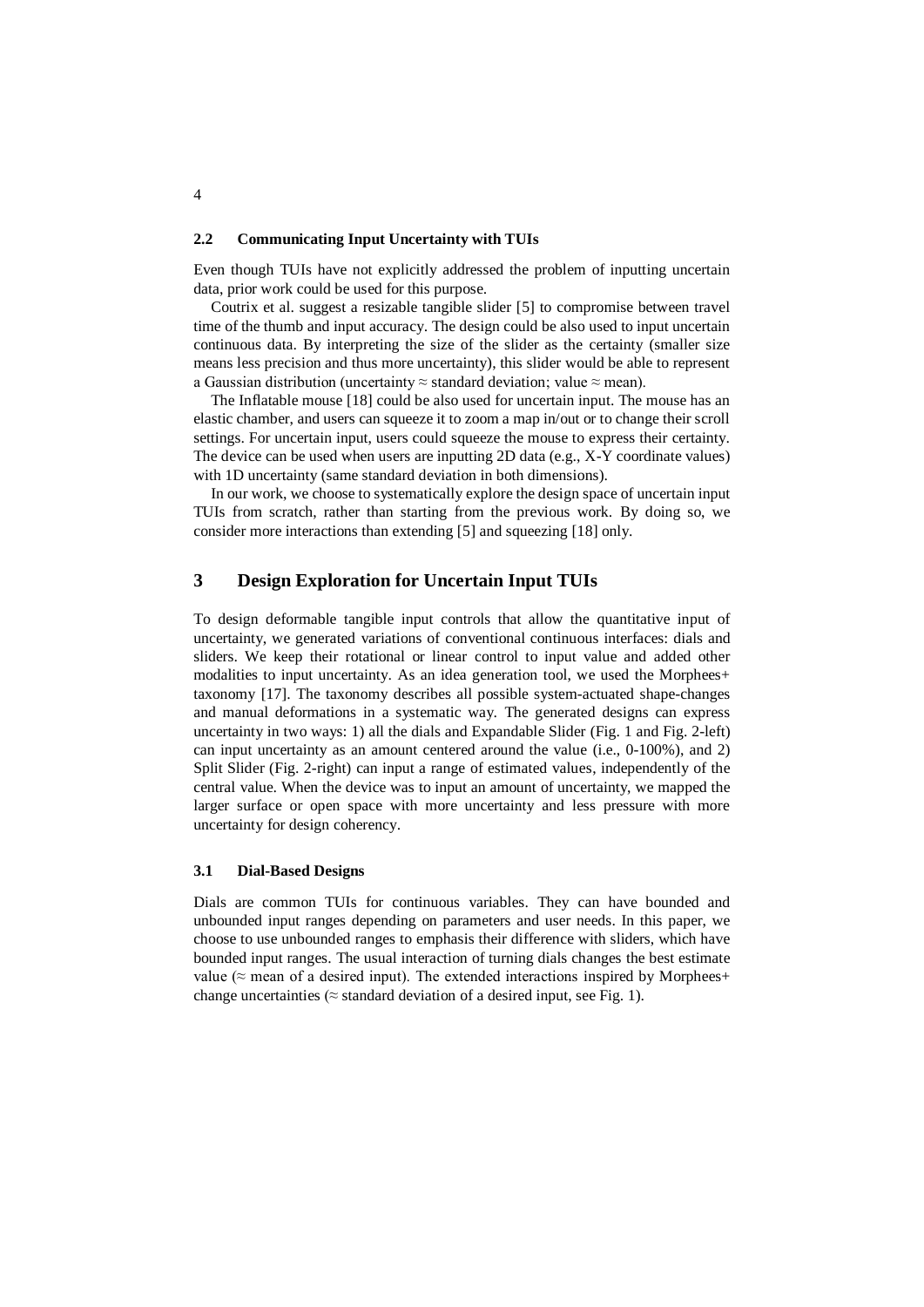**Expandable Dial** [\(Fig. 1-](#page-5-0)left) was driven by Morphees<sup>+2</sup> Area feature, which describes changes in area size on a surface. The dial's diameter can be increased or decreased, resulting in the area change at the top of the dial. The larger diameter the dial has, the more uncertainty the users are inputting. When the users are 100% sure (no uncertainty), they can decrease the diameter to the minimum.

**Pinch Dial** [\(Fig. 1-](#page-5-0)middle) includes an open space between the center and one side of the circumference of the dial. The open space can be closed or opened, making the dial looks as a full circle or a sector from the top of the dial. This is inspired by the Closure feature in Morphees+. A larger open space allows to input more uncertainty.

**Pressure Dial** [\(Fig. 1-](#page-5-0)right) can be pressed downwards in addition to the rotation, similarly to Button+ [\[27\]](#page-19-4). It was driven by the Strength feature of Morphees+, i.e. the force needed to move a control point to another position. The stronger the dial is pressed, the more certain the input is.



<span id="page-5-0"></span>**Fig. 1.** The dial-based interfaces, enabling both value and uncertainty input. The usual rotation interactions are to input value and the extended inputs (grey arrows) are to input uncertainty. Expandable Dial: users increase the diameter to express more uncertainty. Pinch Dial: users increase the open space – between the center and one side of the circumference – for more uncertainty. Pressure Dial: users enter their uncertainty by adjusting the pressure at the top of the dial (less pressure = more uncertainty).

#### **3.2 Slider-Based Designs**

Sliders are widely used in both graphical and tangible user interfaces for ranged variables. The standard interaction of sliding the (central) thumb changes the best estimate value ( $\approx$  mean of a desired input). The extended interactions inspired by Morphees+ change uncertainty ( $\approx$  standard deviation of a desired input or range of a desired input).

**Expandable Slider** [\(Fig. 2-](#page-6-0)left) was inspired by Morphees+'s Area feature as was the Expandable Dial. It has one thumb that can be expanded along the slider axis to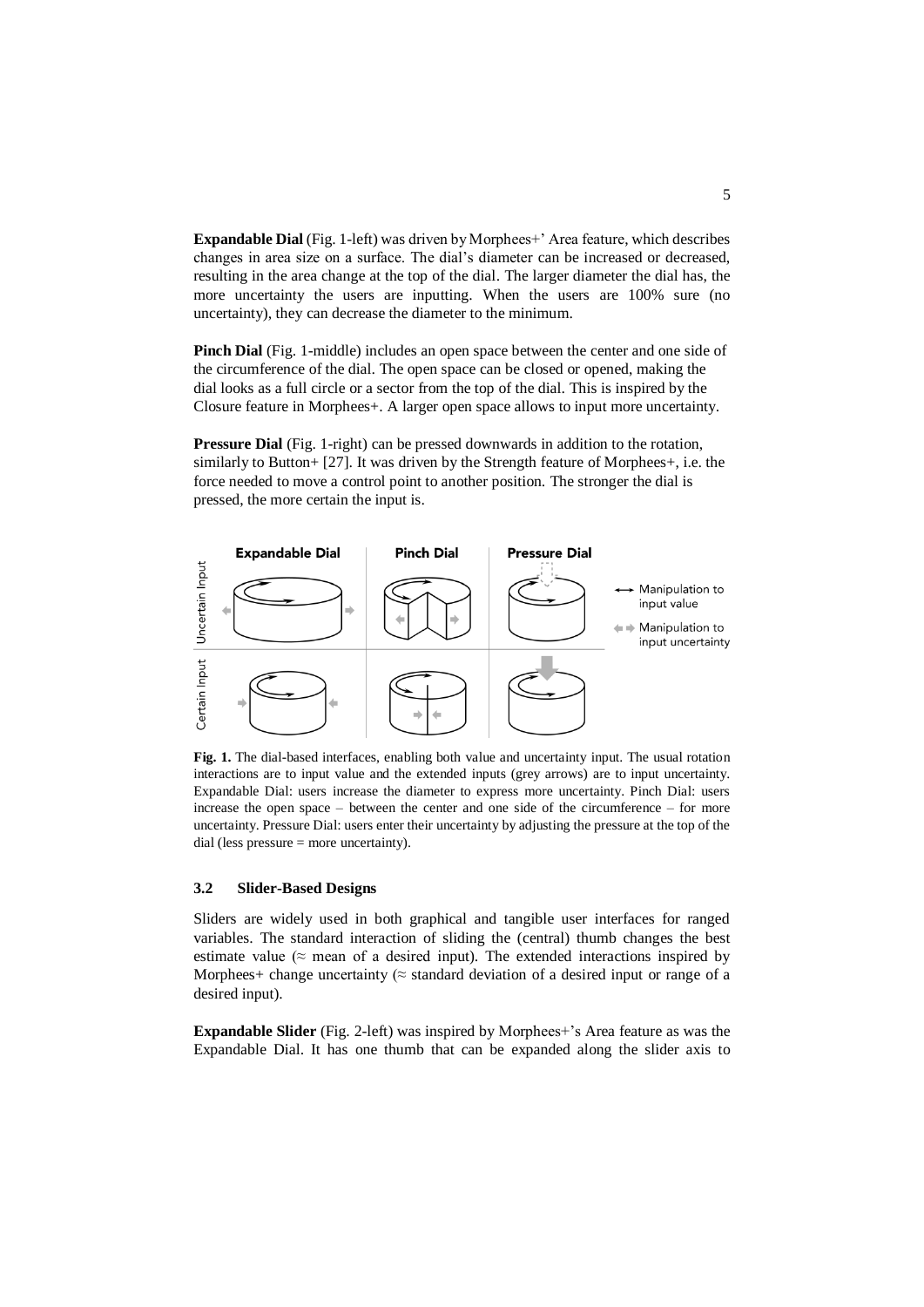communicate uncertainty. The center of the thumb represents the best estimate value, and the size of the thumb represents the amount of uncertainty.

**Split Slider** [\(Fig. 2-](#page-6-0)right) was driven by Morphees+'s Modularity, which describes an object's ability to be split into multiple pieces. It has a thumb that can be split into two or three thumbs. In the one-thumb mode, it functions as a standard slider and can input a single, precise value. When the thumb is split into two, the two thumbs input a range of uncertainty, and the center of the range is the input value. When the thumb is split into three, the middle thumb inputs a value while the outer thumbs enter the range of uncertainty.



<span id="page-6-0"></span>**Fig. 2.** The slider-based interfaces, enabling both value and uncertainty input. The usual interaction of sliding thumbs is to input value, and the additional interactions (grey arrows) are to input uncertainty. Expandable Slider: users increase the width of slider thumb to increase uncertainty. Split Slider: users split the thumbs into two or three, to input the range of uncertainty.

# **4 Study Evaluating Our Designs**

In this section, we aim at learning design criteria for uncertain input TUIs. We first implement low-fidelity prototypes of the explored design. We then conduct a focus group study where the participants evaluate the low-fidelity prototypes.

#### **4.1 Low-Fidelity Prototype Implementation**

We implemented low-fidelity prototypes of all the design explorations, except for the pressure dial, where we used a consumer product [\[24\]](#page-19-5) [\(Fig. 3d](#page-7-0)). We had six prototypes as we had two different prototypes for the Expandable Dial, one that could be stretched [\(Fig. 3a](#page-7-0)) and one that could be squeezed [\(Fig. 3b](#page-7-0)). Here we briefly describe how they are implemented, and how they work.

**Expandable Dial: Stretching Design.** [\(Fig. 3a](#page-7-0)) We use a Hoberman mechanism [\[13\]](#page-18-8) to create an expandable circular shape. The center of the mechanism is connected to a rotational axis for value input. At the external corners, there are concave disks where users put their fingers on. Users can slightly press them and stretch the fingers inwards or outwards for inputting uncertainty.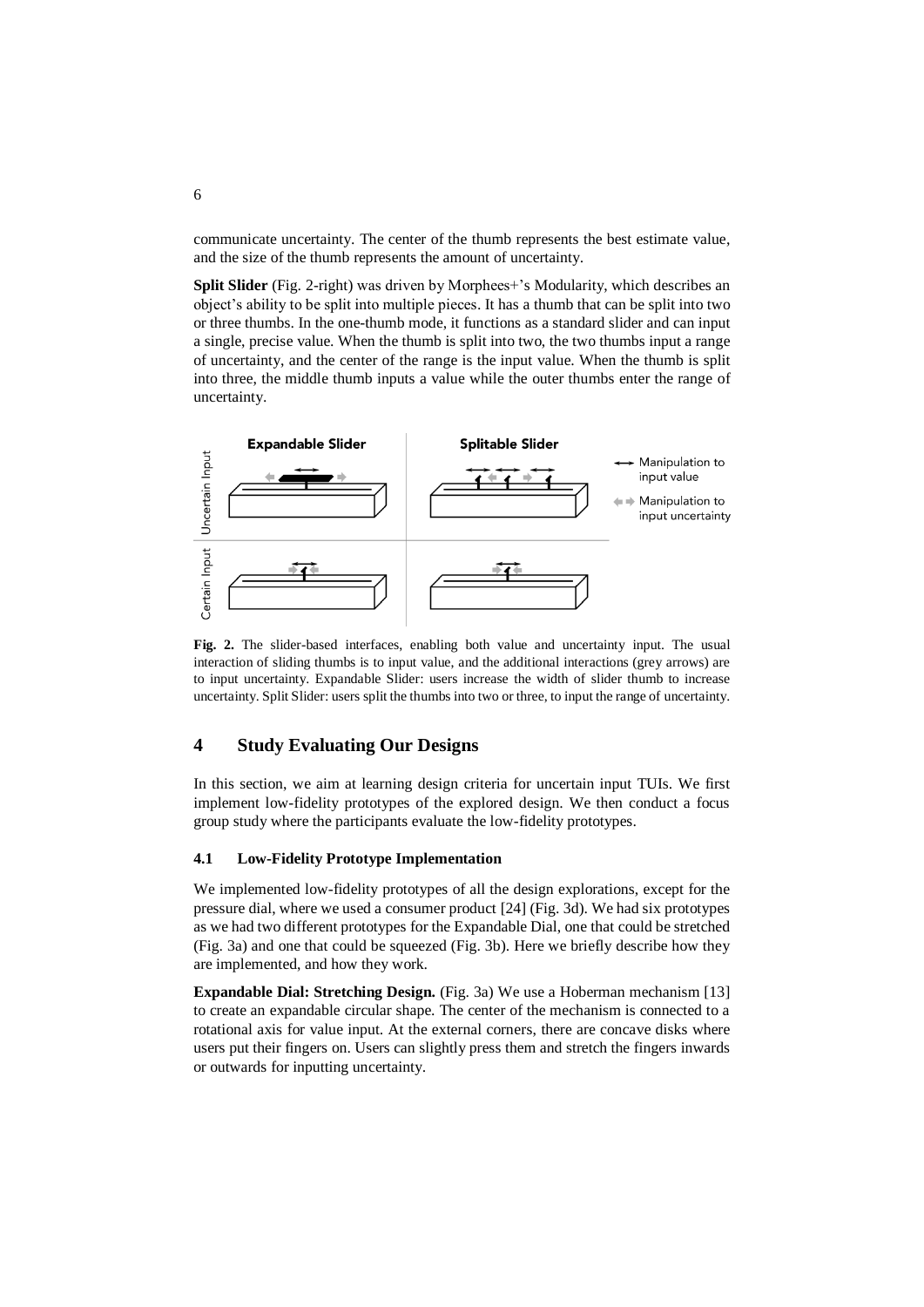**Expandable Dial: Squeezing Design.** [\(Fig. 3b](#page-7-0)) We use an aerospace design [\[11\]](#page-18-9) to fold a paper sheet into a condensed shape. The tension of the paper keeps the dial expanded, and users squeeze it to change the diameter.

**Pinch Dial.** [\(Fig. 3c](#page-7-0)) We create six equilateral prisms from a laser cutter and connect them into a hexagon, roughly resembling the round shape of a dial. They are held together with adhesive tape on the outer faces. We place a bent piece of plastic sheet between two prisms to act as a spring to open the dial. Users can close the dial by pinching the device.

**Pressure Dial.** [\(Fig. 3d](#page-7-0)) We used a PowerMate Bluetooth [\[24\]](#page-19-5) for the design. It has a spring inside to push the upper rotational part back up when pressed. The device has only two states of height – pressed and not-pressed.

**Expandable Slider.** [\(Fig. 3e](#page-7-0)) We place a bent piece of plastic sheet between two thumbs of a laser-cut slider. The plastic sheet forced the thumbs to separate. Users can squeeze the thumbs for more certain input.

**Split Slider.** [\(Fig. 3f](#page-7-0)) There are three thumbs on a laser-cut slider. The thumbs have grooves on them, and users can place a U-shaped plastic piece to combine two thumbs together. Hence, the number of thumbs can be changed between one (certain input), two (range of uncertainty), and three (e.g., range of uncertainty and median).



<span id="page-7-0"></span>**Fig. 3.** Low-fidelity prototypes of the explored uncertain input dials/sliders designs. A) Expandable Dial – Stretching Design, B) Expandable Dial – Squeezing Design, C) Pinch Dial, D) Pressure Dial, E) Expandable Slider, F) Split Slider.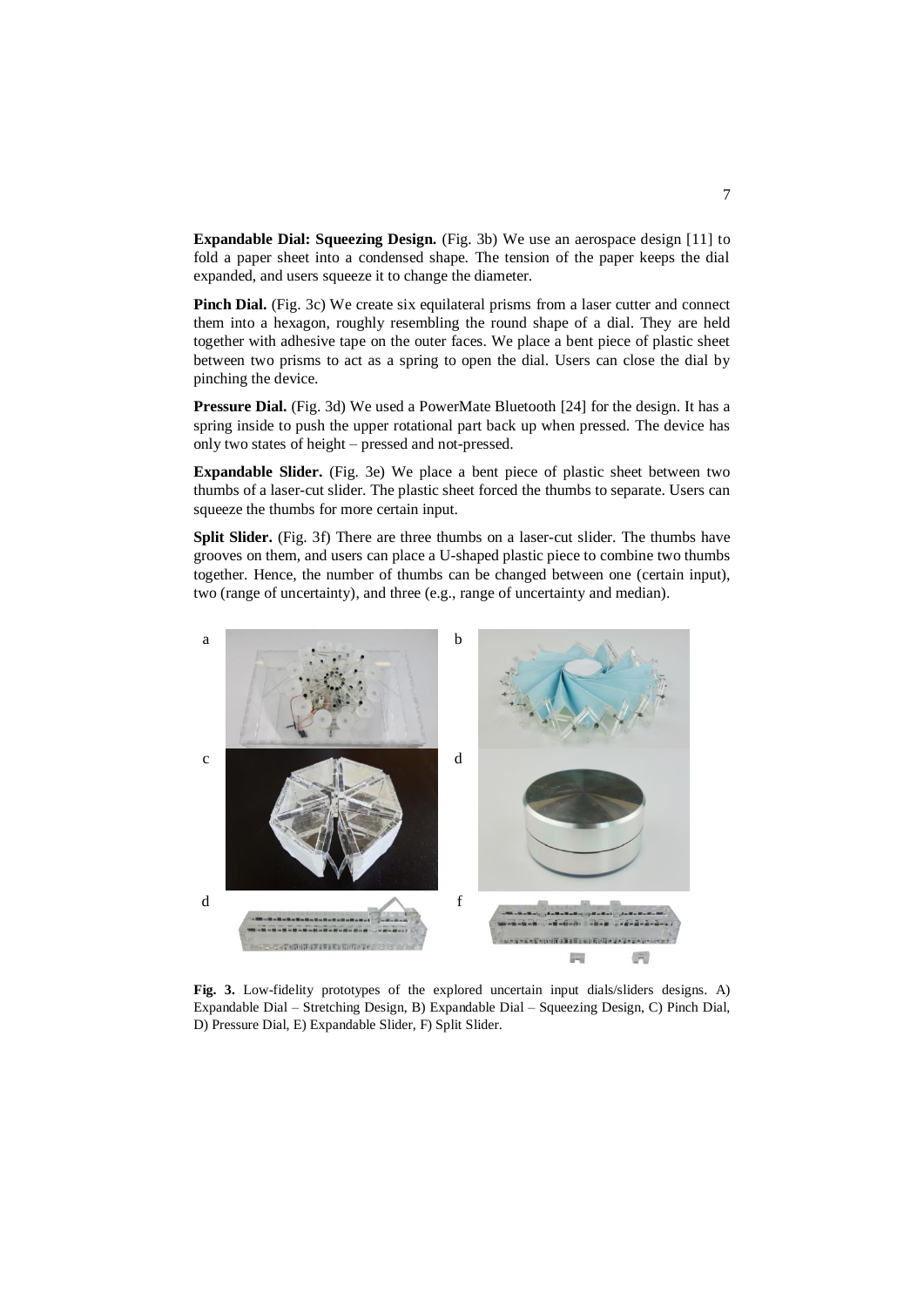#### **4.2 Focus Group Study Design**

To evaluate our design explorations, we conducted two focus group interviews. For this, we provided the low-fidelity prototypes for the explored designs.

**Participants.** We recruited twelve participants (10 male, 2 female) between 20 and 34 years old ( $M = 24.92$ ,  $SD = 3.65$ ) via personal invitations in order to have varying backgrounds such as social sciences and natural sciences. Their degrees ranged from A-level to M.Sc.

Task and Procedure. We had two participant groups. Each focus group interview lasted about 30 minutes. We took pictures and recorded the audio during the interviews.

The participants were asked to sign the consent form and provide their demographic information. The task aimed to evaluate the low-fidelity prototypes when inputting value and uncertainty. The participants were grouped in three pairs, and we introduced our prototypes to the participants. Each pair was assigned a scenario to work for, e.g., inputting an uncertain time. Then each pair was randomly given one of the low-fidelity prototypes, so that three prototypes were given in total. They were asked to write down advantages, disadvantages, improvements and suitability of their respective prototypes for their scenario. Each pair then presented their findings to the others. We then repeated this step with the remaining three prototypes.

#### **4.3 Results**

**Design Requirements of Uncertain Input TUIs.** Using thematic analysis [\[3\]](#page-17-3), we identified preliminary requirements for designing tangible devices for uncertain input. The requirements confirm previous work for rotational and linear input [\[16\]](#page-18-10). It shows that the general purposes of the input interfaces are similar. However, introducing uncertain input to these devices revealed a new requirement that were not considered for dials and sliders and that we present here. There are in total seven requirements, which we grouped in four categories.

#### *Fast manipulation.*

R1 **Simultaneous input.** In general, the participants liked to input both value and uncertainty simultaneously as this allowed fast manipulation. For instance, they could change the diameter of both Expandable Dial prototypes while rotating them. However, they complained that the Pinch Dial was difficult to pinch when the opening is no longer between the thumbs and index fingers.

#### *Precise manipulation.*

R2 **Small intervals.** Dials were preferred for small intervals in value inputs, because they could have small control display gain. On the other hand, the input ranges of the sliders were limited by the slider sizes, hence a larger control display gain.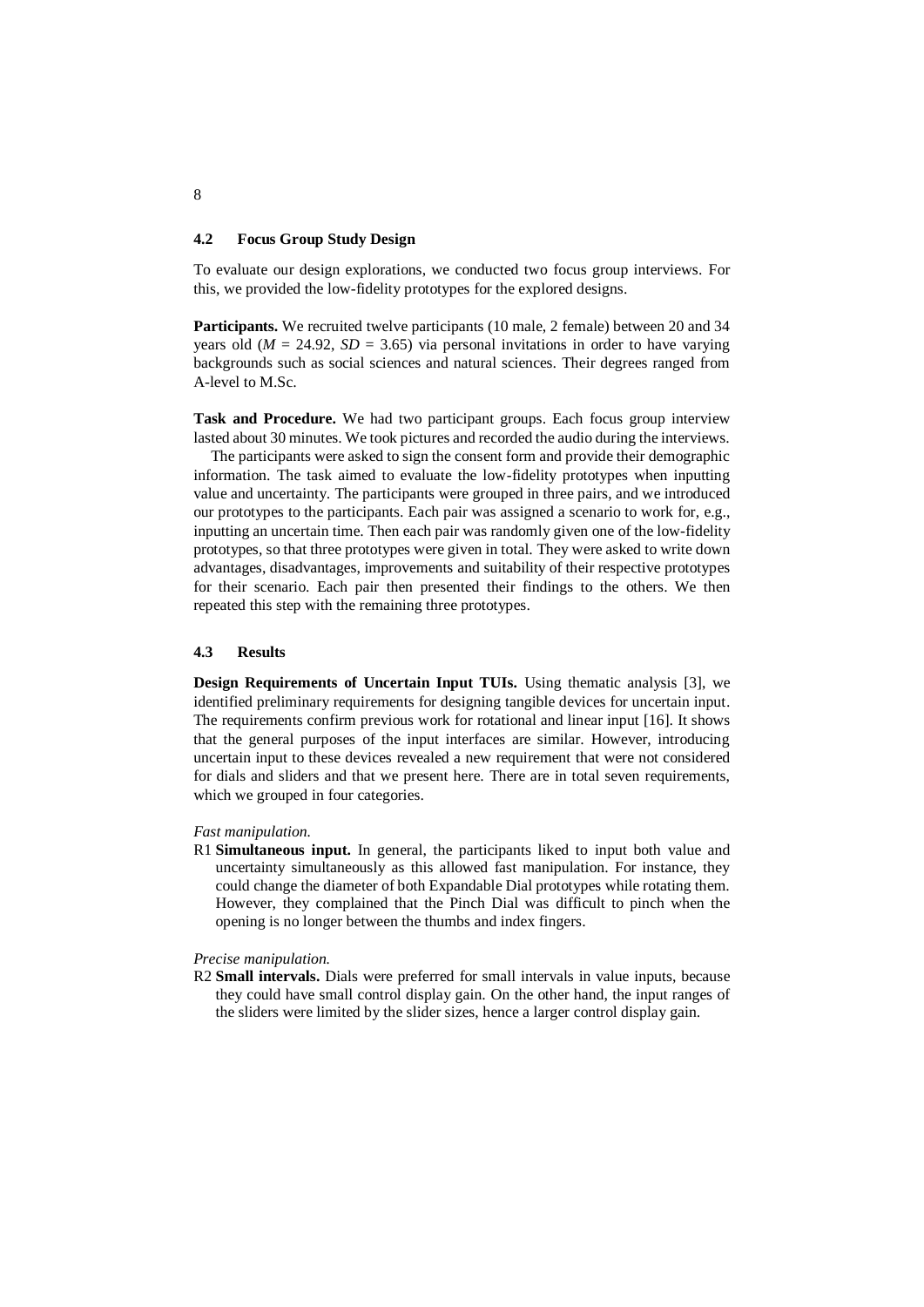- R3 **No interference between inputs.** Participants preferred not to have interference between the value and uncertainty inputs, i.e., sometimes they wanted to change either value or uncertainty and did not want to change the other by accident. E.g., when participants changed uncertainty (stretching or squeezing) with Expandable Dial, it could rotate the device slightly. When users grasped Pinch Dial, it applied some pressure on it, and it could cause unwanted change on uncertainty.
- R4 **Easy finalization.** The participants needed to finalize the inputs easily. With all designs, users needed another input interface (e.g., button) to finalize their inputs after changing value or uncertainty. It would require users either: to use another hand to press the button while the users are manipulating the devices, or to take off their hands from the devices and then press the button. We considered the second interaction was easier, as users do not have to keep the tension on the device (e.g., squeezing or pressing the devices) while pressing the button. It allows users to take off their hands from the devices and rest between manipulating the devices. For instance, with the Stretching Design of the Expandable Dial or Split Slider, the participants were able to take off their hands from it and then finalize their inputs.

#### *Observable uncertainty for speed and precision.*

- R5 **Visual feedback.** The participants preferred explicit visual information on the amount of uncertainty. For instance, the participants liked that Split Slider's thumb intervals supported fast and precise interaction through clear visual feedback on the uncertainty.
- R6 **Force feedback.** Participants also liked that Pinch Dial and Expandable Slider supported fast and eyes-free interaction through force feedback on uncertainty. The force feedback provided additional information on the visual feedback. The participants also mentioned that using more pressure for more certainty feels intuitive.

#### *Supporting statistical knowledge.*

R7 **Supporting both experts and novices.** The participants liked that the Split Slider supported both novice and expert users through the input mode change between 1 and three thumbs. Novice users with limited knowledge of statistics could use the one- or two-thumb modes. Expert users could use the three-thumb mode, allowing input of probability distributions such as normal distribution.

**Evaluation of the Designs.** We evaluated the 5 designs based on the design requirements and user comments from the focus group study (see [Table 1\)](#page-10-0). The fulfillment of the requirements was sometimes dependent on implementations. For instance, the spring of the Pressure Dial was strong, and the participants complained that it is hard to keep the pressure while rotating it. In this case, we clarify that the advantages and disadvantages are related to the implementation methods and discuss other implementation methods that could fulfill the requirements and used for future implementations.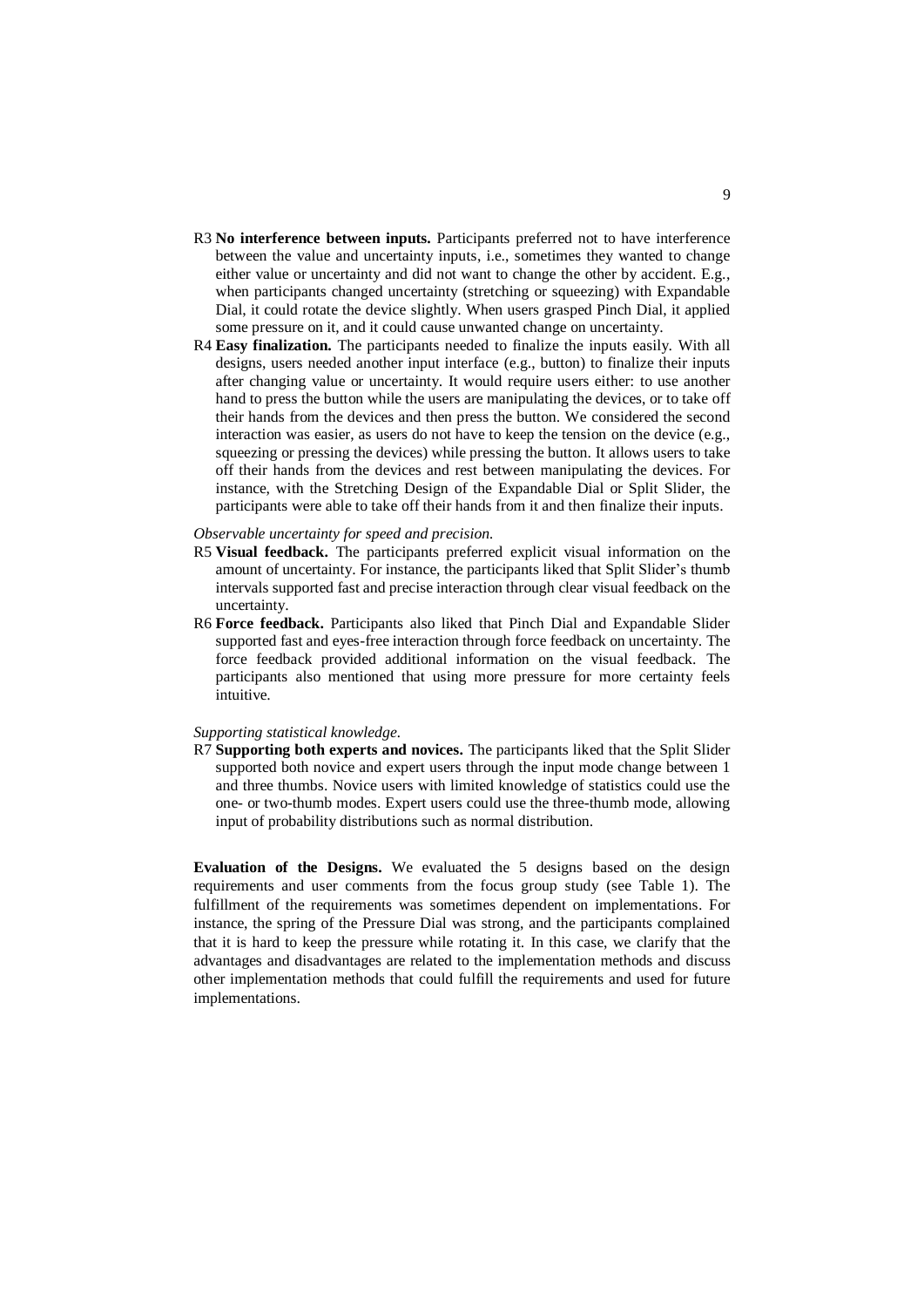**Table 1.** Evaluation of the designs based on the design requirements.

<span id="page-10-0"></span>

|                                                    | Expandable<br>Dial | Pinch Dial | Pressure Dial | Expandable<br>Slider | Split Slider |
|----------------------------------------------------|--------------------|------------|---------------|----------------------|--------------|
| R1. Simultaneous input                             |                    |            |               |                      |              |
| R <sub>2</sub> . Small intervals                   |                    |            |               |                      |              |
| R <sub>3</sub> . No interference<br>between inputs |                    |            |               |                      |              |
| R4. Easy finalization                              |                    |            |               |                      |              |
| R5. Visual feedback                                |                    |            |               |                      |              |
| R <sub>6</sub> . Force feedback                    |                    |            |               |                      |              |
| R7. Supporting both<br>experts and novices         |                    |            |               |                      |              |

- R1 **Simultaneous input**. The Expandable Dial and Expandable Slider fulfilled the requirement. The participants could change the diameter of the Expandable Dial and thumb size of the Expandable Slider while changing the value. Although the interactions of changing uncertainty with the Pinch Dial and the Expandable Dial – Squeezing Design [\(Fig. 3b](#page-7-0)) were both through squeezing, it was difficult for the participants to squeeze the Pinch Dial when the open space was not between the thumb of the index finger. With the Pressure Dial, it was not easy to adjust the level of the pressure on it while rotating. It could be improved by replacing the spring to a mechanism that allows a wider range of pressure such as memory foam. The Split Slider did not allow simultaneous input of value and uncertainty, because it had separate thumbs for them.
- R2 **Small intervals**. The dial-based designs had boundless input. It allows inputting small intervals and thus users can enter precise values. The slider-based designs had bounded ranges and resulted inevitably in bigger intervals than the dial-based designs. This can be mitigated with a longer input axis for the slider.
- R3 **No interference between inputs**. Only the Split Slider fulfilled this requirement, because it had separated thumbs. Both prototypes of the Expandable Dials could cause unwanted change in the value or uncertainty, when the users were changing uncertainty (stretching or squeezing), or value (rotating). It was the same with the Pinch Dial (squeezing and rotating), Pressure Dial (pressing and rotating) and Expandable Slider (squeezing and sliding).
- R4 **Easy finalization**. The Expandable Dial Stretching Design [\(Fig. 3a](#page-7-0)) could keep both the angle and the diameter even when the users took off their hands. The Split Slider thumbs stayed still when the users were not manipulating them. They allowed the users to rest their hands while finalizing the inputs (e.g., pressing another button for finalization). On the other hand, the prototypes with spring mechanisms – the Squeezing Design of the Expandable Dial, Pinch Dial, Pressure Dial, and Expandable Slider changed the amount of uncertainty to an initial amount when the users were not manipulating them. Hence the users needed to keep the tension on the device to preserve the wanted amount of uncertainty and would need another hand to press a button for finalization.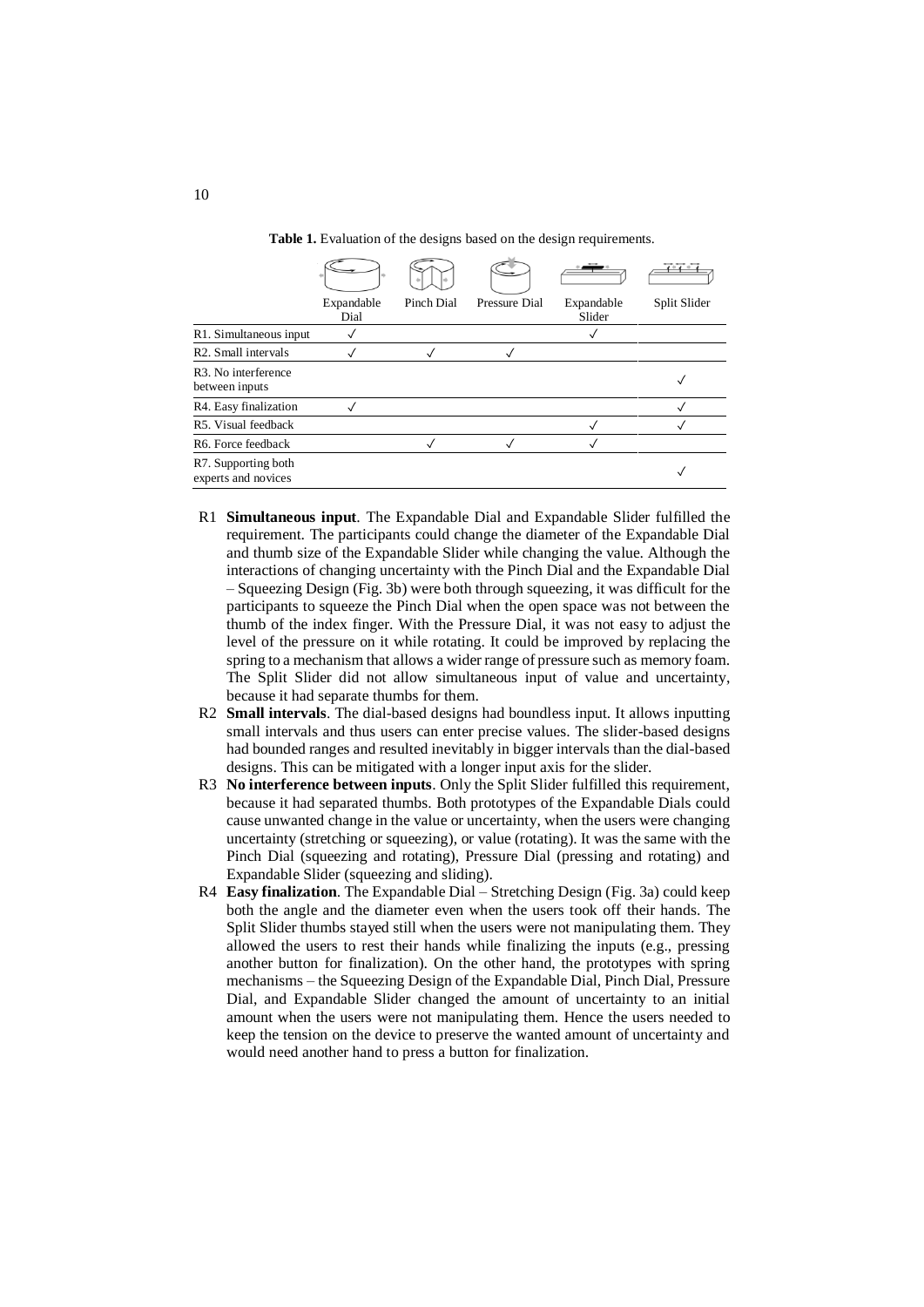- R5 **Visual feedback**. The slider-based designs could clearly show the relative amounts of uncertainty. The users could see the ranges of the possible input on the axis of the sliders. The users could see the uncertainty between the thumbs of the Expandable Slider or between the outer thumbs of the Split Slider. The users could see the amount of uncertainty relatively to the ranges. The boundless dials did not provide such clear visual feedback. For instance, it was not clear for the users whether Pinch Dial was 50% or 60% open.
- R6 **Force feedback**. This requirement was mutually exclusive with the *R4, easy finalization of inputs*. The spring mechanisms of the Pinch Dial, Pressure Dial and Expandable Slider could give force feedback but also caused unwanted movement when finalizing input.
- R7 **Supporting both experts and novices**. The Split Slider was the only design that had two input modes for uncertainty: ranged input with 2-thumb mode and probabilistic distribution input with 3-thumb mode.

The evaluation shows that the Split Slider performs the best as an uncertain input TUI. It allowed no interference between the value and uncertainty input, and the finalization of the input was easy. It provided a clear visual feedback on the amount of uncertainty. The feature that the slider could have between one and three thumb(s) supported users with both limited and good knowledge of statistics. We decide to build a high-fidelity prototype of the Split Slider to evaluate its ability to capture uncertain input.

## **5** *SplitSlider***: A Tangible Slider for Uncertain Input**

We implement *SplitSlider*, a tangible interface that allows both certain and uncertain input ([Fig.](#page-12-0) 4, [Fig. 5\)](#page-12-1). We use three off-the-shelf sliders as sensors (Bourns PSM 100mm). They are placed next to each other in a box, with dimensions W168×L68×D52.5 mm. This gives an illusion that the device is a single slider with three thumbs. We use 3D-printed thumbs to cover the width of all the three sliders. We insert small magnets (Ø5 mm, height 2 mm, strength 520g) on both sides of the thumbs to give haptic feedback on the (un)combination of the thumbs, and to hold the thumbs together.

The outer thumbs are slightly higher than the middle thumb. When the three thumbs are combined, they create a concave shape that most of slider thumbs have. Each thumb's long edges are cut in order to let users easily put fingers between combined thumbs and split them. Each thumb can travel around 88 mm. We use an Arduino UNO to connect the prototype to a computer.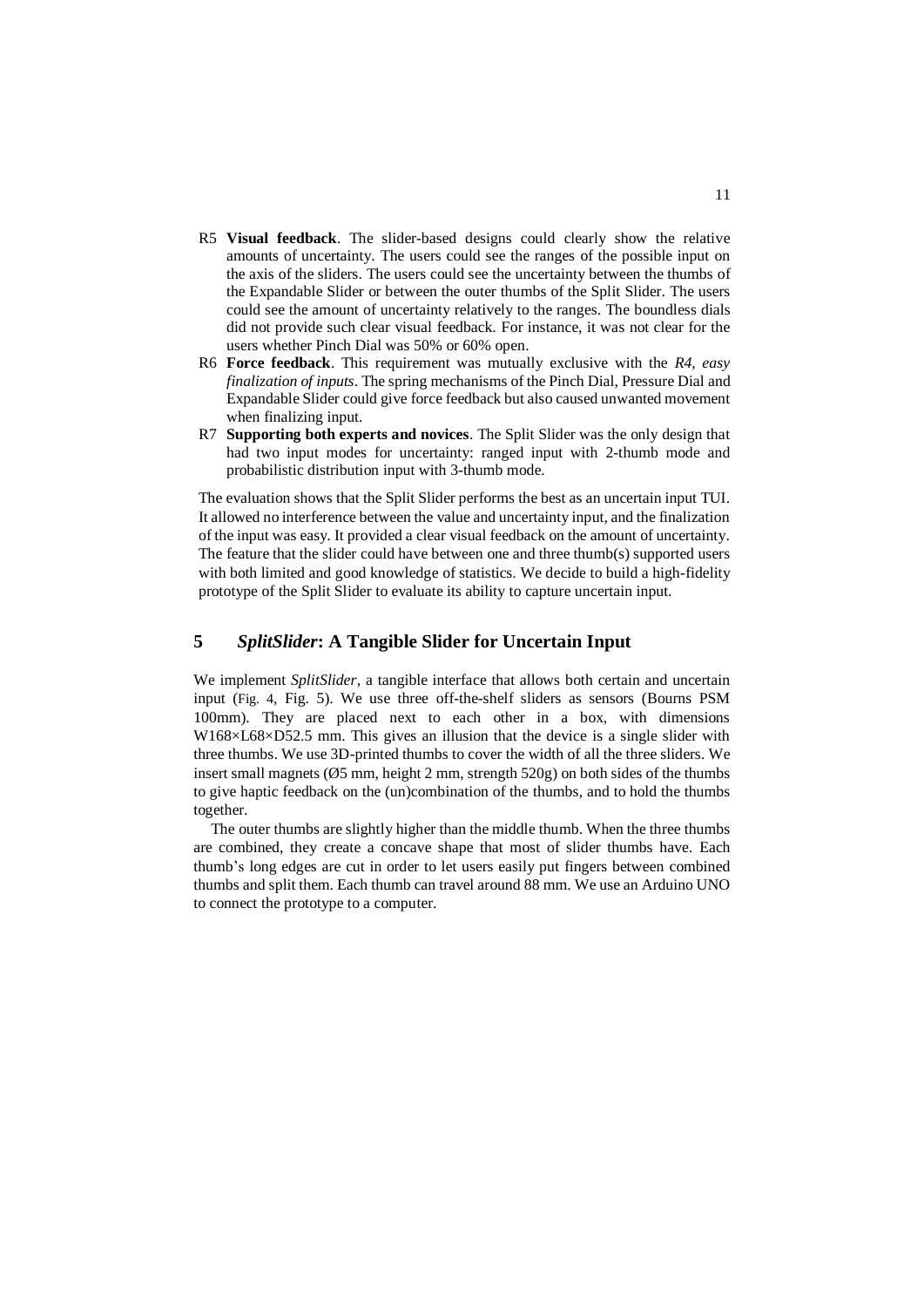

<span id="page-12-0"></span>**Fig. 4.** The schematic of the *SplitSlider* device with dimensions.

![](_page_12_Picture_2.jpeg)

**Fig. 5.** Working prototype of *SplitSlider*. Left: One-thumb mode to input a single value. Right: Separated thumbs for communicate both a value and a range of uncertainty.

# <span id="page-12-1"></span>**6 Evaluation of the** *SplitSlider*

The *SplitSlider* aims at balancing simplicity and ability to express the uncertainty. In order to measure how **discoverable** it is, we first asked participants to use it without being provided any explanation. Then, in a second phase, after having explained *SplitSlider* to participants, we measured its perceived **ease of use** and its **ability to express the participants' uncertainty**. Note that we decided to focus on the 1-thumb and 3-thumb modes only in this study to keep the study simple.

### **6.1 Study Design**

We asked participants to use the working *SplitSlider* to answer public transportation survey questions (see [Table 2\)](#page-13-0). The questions were selected to have continuous and quantitative answers, which our interface accommodates.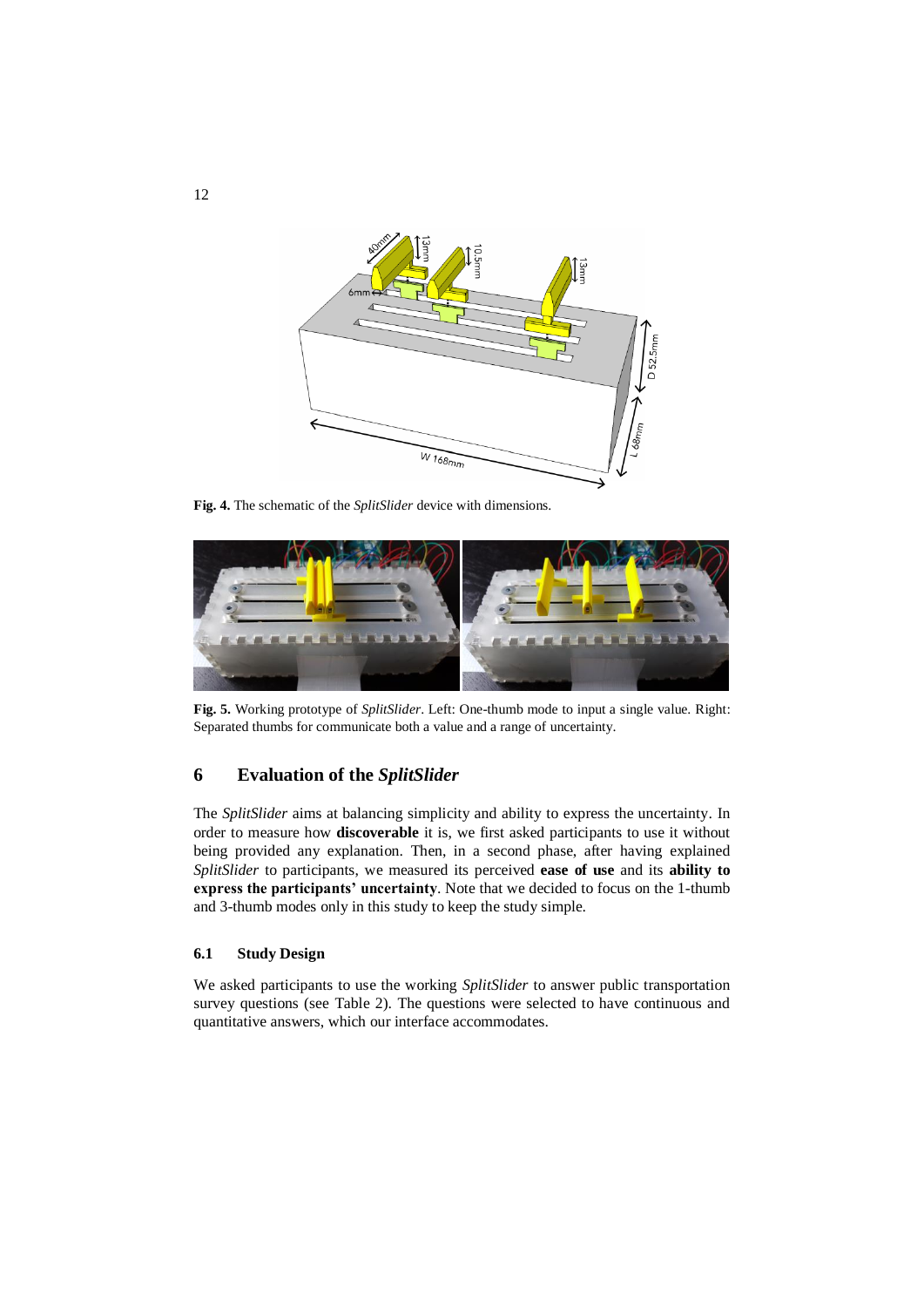<span id="page-13-0"></span>**Table 2.** Questions used to evaluate the *SplitSlider*, with their respective min and max values.

| <b>Ouestion</b>                                              | Min                | Max              |
|--------------------------------------------------------------|--------------------|------------------|
| 1. How often do you use the train?                           | Never              | Daily            |
| 2. How full is the train in general?                         | Empty              | Very crowded     |
| 3. How much do you like traveling with the train?            | Not at all         | Very much        |
| 4. How do you perceive the hygiene within trains?            | Very dirty         | Very Clean       |
| 5. How secure do you feel in trains?                         | At risk            | Very safe        |
| 6. How do you find train ticket prices?                      | Very cheap         | Very Expensive   |
| 7. How is the comfort of the train chairs?                   | Very uncomfortable | Very comfortable |
| 8. How do you perceive the noise level in the train?         | Very loud          | Silent           |
| 9. How is the timeliness of the trains?                      | Always late        | Always on time   |
| 10. How fast do you get to your destination using the train? | Very slowly        | Very fast        |
| 11. How reliable do you perceive the arrival time displays?  | Very unreliable    | Very reliable    |
| 12. How modern do you find the trains?                       | Very old-fashioned | Very modern      |

As an independent variable, we had the two phases of the study: the phase before and the phase after the explanation of the prototype, to see if the use of the slider is discoverable and participants can use the uncertain input function without explanation. At the end of each phase, the participants filled in a *feedback questionnaire*, including a "Usability Metric for User Experience" (UMUX) questionnaire [\[8\]](#page-18-11). We used the same Likert scale for all these feedback questions, ranging from 1 (Strongly Disagree) to 7 (Strongly Agree). The participants then answered the Berlin Numeracy Test [\[4\]](#page-17-4). We did it at the end of the experiment not to bias the participants.

### **6.2 Participants**

For the study, we recruited 12 participants (7 males, 5 females). Their ages ranged from 16 to 59 years ( $M = 35.25$ ,  $SD = 16.09$ ). None of them had seen or heard of the prototype prior to their participation. The participation was voluntary, and no compensation was given.

#### **6.3 Apparatus**

We implemented the software using C++ and openFrameworks. It showed a user interface that displays the questions for the user study and gives feedback of the device interpretation in a form of a gradient visualization on a distant screen [\(Fig. 6\)](#page-13-1).

<span id="page-13-1"></span>![](_page_13_Picture_7.jpeg)

Fig. 6. (a) Experimental setup used by the participants. (b) Close-up of the distant visual feedback.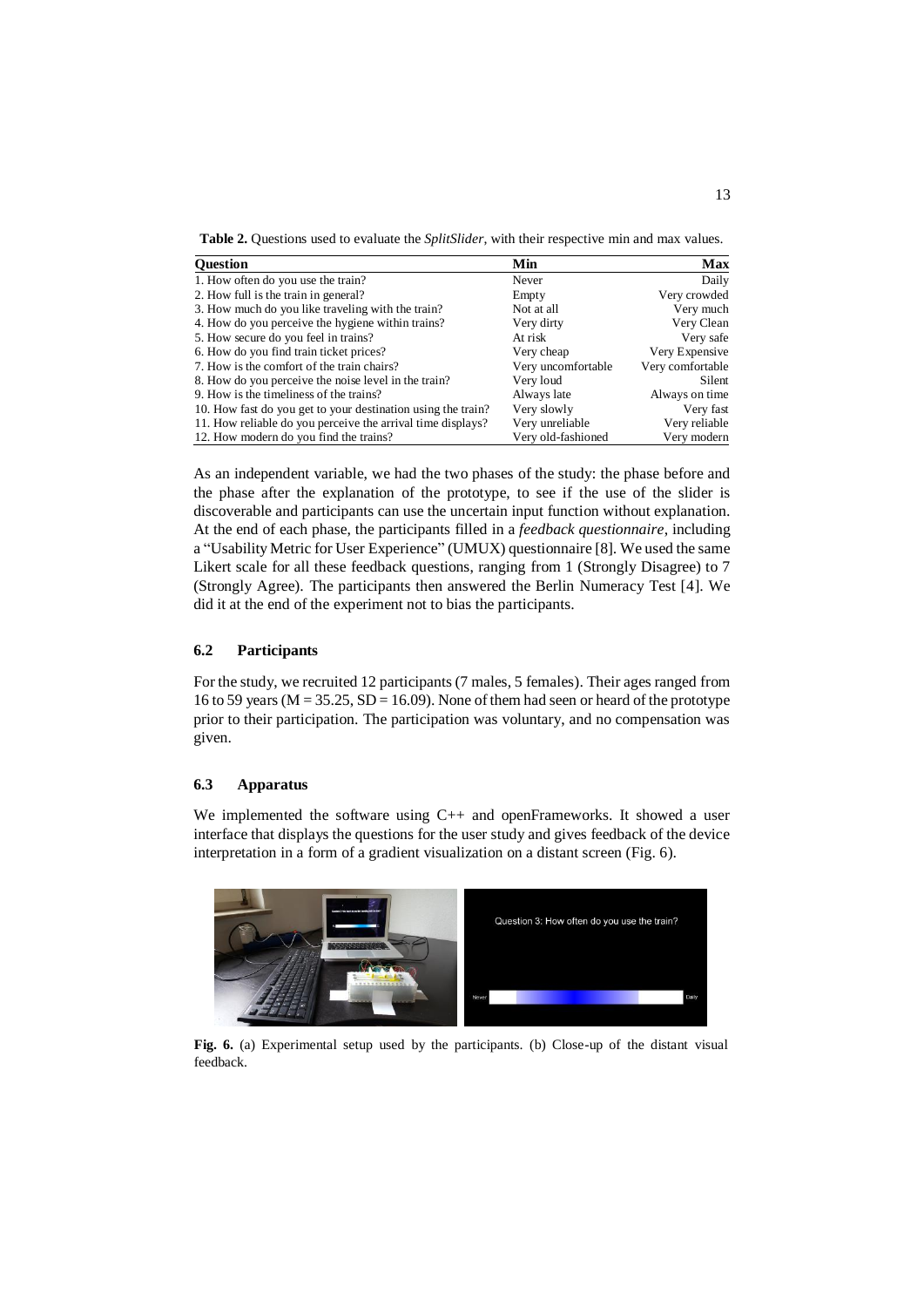The slider was taped on the table to prevent it from moving. We placed a keyboard on the left side to use its spacebar to finalize the input on the prototype. A  $1440\times900px$ (~287×180mm) laptop was positioned approximately 50 cm behind the slider, displaying the questions of the *transportation survey* and a graphical representation of the participant's answer below the questions. The slider on the screen had 1000px width (~199 mm), and 10mm movement of a *SplitSlider* thumb moved a cursor on the screen around 114px (~23mm). One question was displayed at once. The *feedback questionnaire* was prepared on a separate laptop. The participants swapped between a block of public transportation survey and a block of feedback questionnaire. As advised in previous work [\[21\]](#page-18-12), landmarks were not present on the slider's scale.

#### **6.4 Tasks and Procedure**

The participants signed a consent form and completed a demographic questionnaire. They were given a brief overview of the study procedure. The study was divided into two phases, and the participants answered six questions of the *transportation survey* per phase. The questions' order was pseudo-randomized. The study took around 30 minutes per participant.

- Phase 1: Participants used the prototype to answer the first six *transportation survey* questions. No explanation of the prototype was provided but they were asked to explore it. The three thumbs were combined at the beginning of the study. Afterwards, they filled in the *feedback questionnaire*.
- Prototype explanation: The instructor explained the operating mode of the prototype to the participants. This included deterministic input with the one-slider mode, the meaning of each individual thumb when split, and an example of how these options could be used.
- Phase 2: The participants answered the last six *transportation survey* questions with the prototype. Following the task, the participants filled in the identical *feedback questionnaire* that they already completed after Phase 1.

#### **6.5 Results**

**The** *SplitSlider* **as a 3-thumb slider is not discoverable without explanationto most people**. Only one third of the participants were able to discover the splitting function and used it to input uncertainty in Phase 1 (before explanation) (4/12, 33.3%, [Fig. 7a](#page-15-0)). Among the other eight participants, only one managed to split the thumb into three at the last question of Phase 1, but he tried them for ~8 seconds and then put them back together to answer the question. In Phase 2 (after explanation), all participants used three thumbs to answer questions.

Although the questions were calling for similar amount of uncertainty in Phase 1 and in Phase 2, the participants expressed different amount of uncertainty in both phases. [Fig. 7b](#page-15-0) shows how much variance (i.e., uncertainty) was expressed in the two phases in a range of [0, 1000].

In Phase 1 the participants used the 3-thumb mode less than inPhase 2[. Fig. 7c](#page-15-0) shows how often the different thumb modes were used in the two phases. A chi-square test of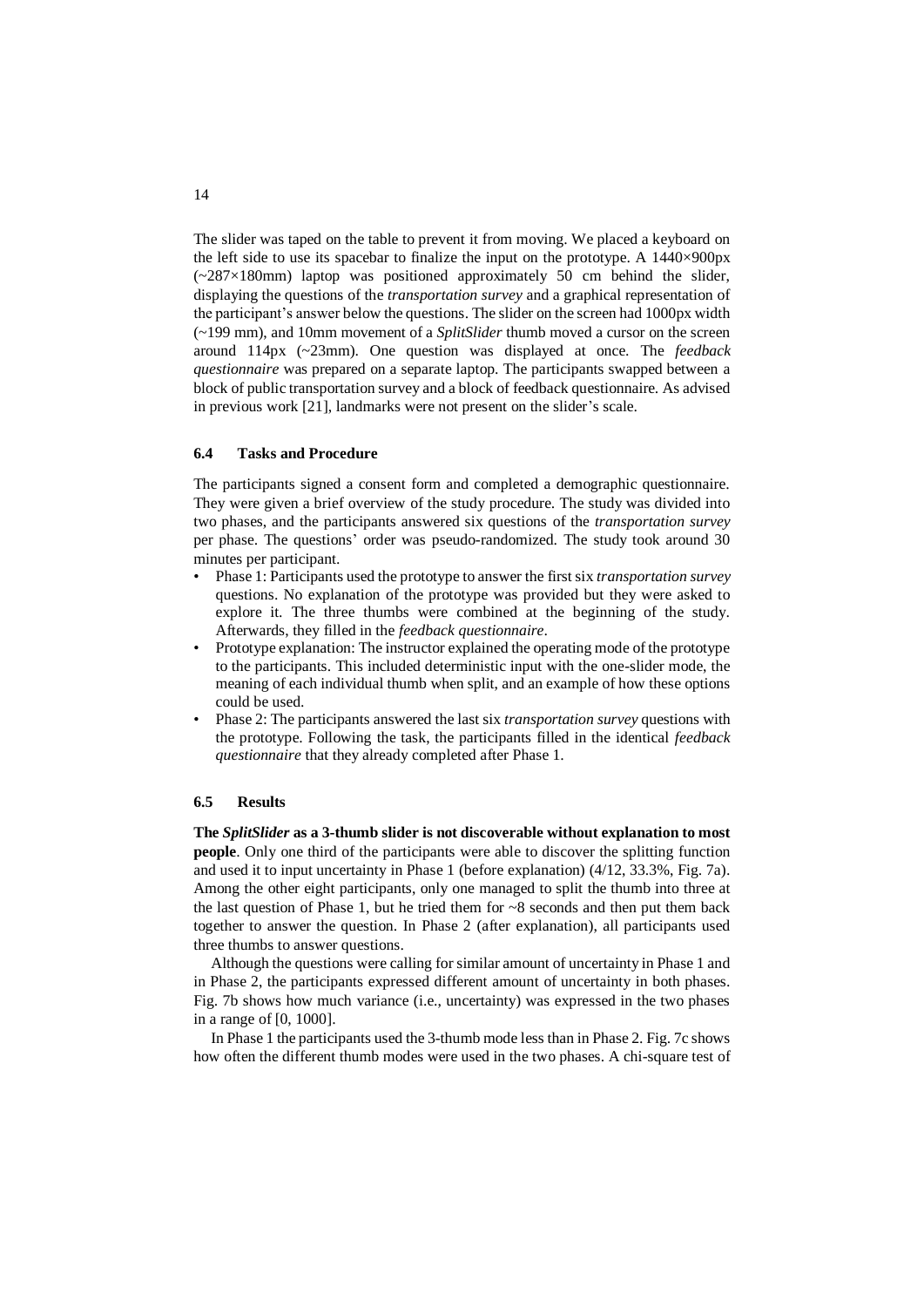![](_page_15_Figure_0.jpeg)

<span id="page-15-0"></span>**Fig. 7.** Thumb usage of the *SplitSlider*, comparing Phase 1: before explanation and Phase 2: after explanation of the three thumbs. (a) Number of participants that answered the questionnaires with three thumbs in each phase. (b) Amount of variance the participants used to answer the questionnaire.

![](_page_15_Figure_2.jpeg)

<span id="page-15-1"></span>**Fig. 8.** (a) Counted usage of the 1-thumb and 3-thumb modes in Phase 1: before explanation and Phase 2: after explanation of the three thumbs. (b) UMUX scores comparing Phase 1: before explanation and Phase 2: after explanation of the three-thumb mode for uncertainty input.

independence showed that participants used the 3-thumb mode significantly more often after the explanation ( $p < 0.001$ ), showing that the prototype is not self-explanatory.

**The** *SplitSlider* **is easy to use, both in 1-thumb and 3-thumb modes**. The median UMUX score was 87.5 (Q0=33.3, Q1=75, Q3=92.7, Q4=95.83, mean=82.29) in the first phase, with a minor increase to  $89.58$  in the second phase  $(00=29.17, 01=83.33, 0.01=83.33)$ Q3=96.88, Q4=100, mean=85.75, see [Fig. 8\)](#page-15-1). Both scores are interpreted as *excellent*  $[1]$ , and there was no significant difference between the scores ( $p=0.366$ ). This shows that the *SplitSlider* was found easy to use, whether expressing uncertainty or not.

The major criticisms in the qualitative feedback were the lack of smoothness of the thumb movement and the too large minimum interval between the thumbs. Removing the magnets could solve the problem.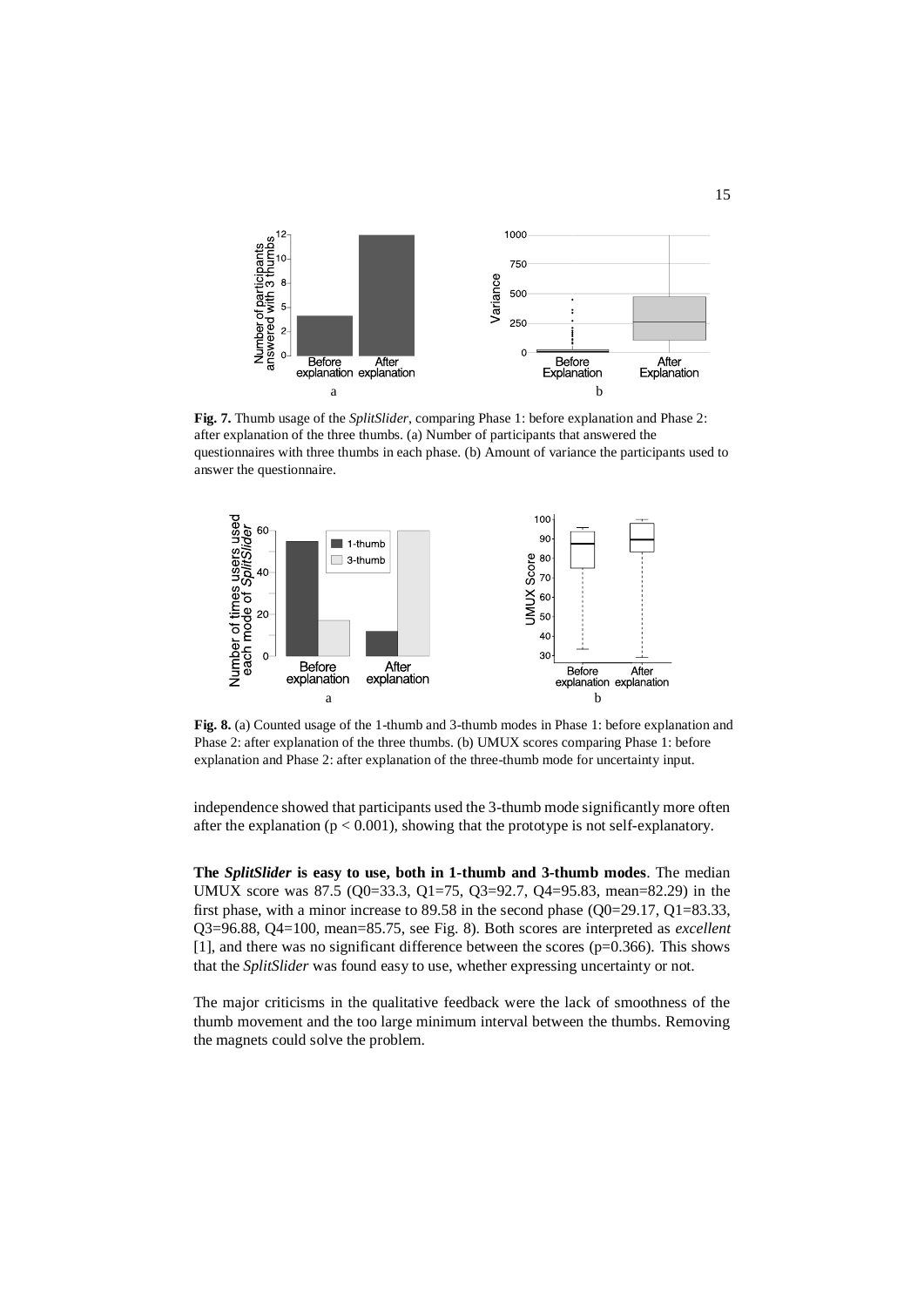## **7 Discussion and Future Work**

The impact of the low fidelity of the prototypes on the results of a qualitative study should be further investigated. The aim of the first study was to find the design requirements and evaluate the low-fidelity prototypes, and we decided not to make obvious improvements, such as making the pressure of the Pressure Dial gradual to make the pressing interaction easy. Although the participants did not make any comments about the gradual pressing and the use of low-fidelity prototypes essential in HCI to evaluate the designs [\[6,](#page-17-6) [19\]](#page-18-13), it would be interesting to explore if different prototypes would have resulted different design requirements.

The suggested design requirements are preliminary and should be evaluated. For example, R4 Easy finalization and R6 Force feedback were mutually exclusive, and we do not know which one is more important to novice or expert users. A future evaluation of the requirements can give priority to one over the other requirements.

The UMUX scores of the *SplitSlider* allow indirect comparison between the *SplitSlider* and its graphical counterpart by Greis et al. [\[10\]](#page-18-0). The UMUX questionnaire has strong correlation with SUS scores (higher than 0.8 [\[8\]](#page-18-11)), and the SUS was used in [\[10\]](#page-18-0). The mean UMUX score of the *SplitSlider* was 85.75 in phase 2, and the mean SUS score of the graphical 3-thumb slider was 72.5. It shows the possibility that the SplitSlider may offer better usability than the graphical slider. A future study should investigate this comparison and explore different strengths of the two interfaces, such as discoverability, ease of use, accuracy and precision of user inputs.

The results of this work can be *improved*, *refined* and *used*. Our results could be *improved* by conducting further studies. First, the visualization of the user study was based on [\[21\]](#page-18-12). We chose not to mention the meaning of the three thumbs, in order to let users freely interpret them, and include users with limited statistical knowledge. We could have added minimum value, most probable value and maximum value to balance between confusion and simplicity.

Our results can be *refined* in three directions. First, future work can check if participants' answers to the transportation survey were accurate by interviewing them before or after the study. Second, the *SplitSlider* can be compared to future alternative techniques to express uncertainty. Third, future work can explore how to improve its discoverability. Further design cues such as feedforward and affordances should be explored to better invite the user to explore the possibilities of the *SplitSlider*.

Our results could be *used* as an inspiration for future design of TUIs supporting the expression of uncertainty together with the input value. Sliders and dials have each their own benefits and drawbacks and are both widely used [\[15\]](#page-18-1). Future work should further explore how to introduce the ability to express uncertainty in other common widgets such as buttons or dials. Our dials designed were not preferred in our focus group study. Further work can explore other deformation features of Morphees+ and also consider using uncertain input dials in different tasks, such as tasks that require more accuracy in value input (primary input through precise rotation [\[16\]](#page-18-10)) and less accuracy in uncertainty input (secondary input).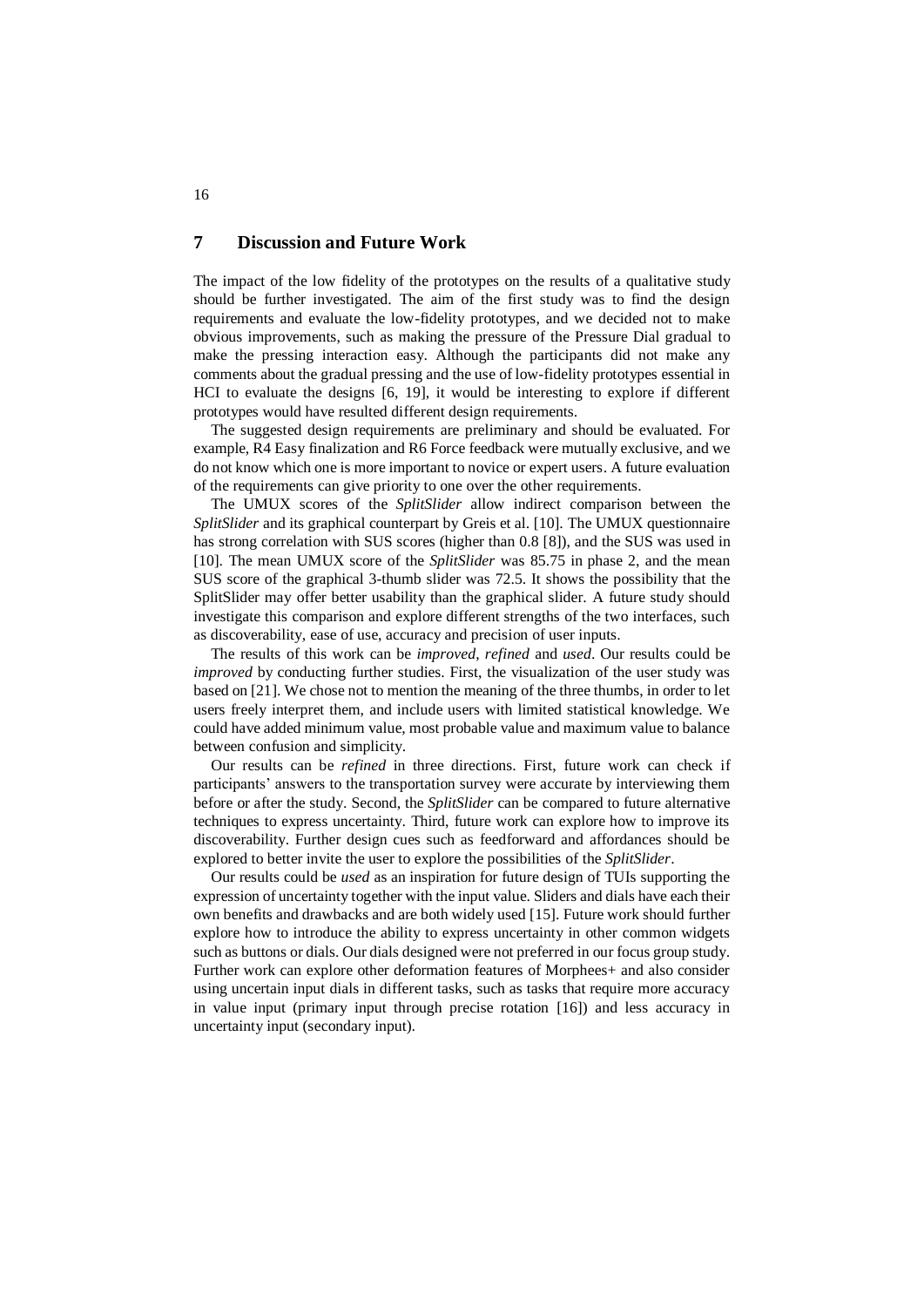## **8 Conclusion**

In this paper, we aimed at balancing the simplicity and the ability to express the uncertainty. We explored the design of physical dials and sliders that can capture users' value and uncertainty on one device. We first used Morphees+ [\[17\]](#page-18-6) features to design 5 controls that can input both value and uncertainty, which are based on standard tangible dials and sliders. We then presented low-fidelity prototypes and conducted a focus group study to find design requirements for uncertain, tangible input. Following these findings, we presented the most promising design: the *SplitSlider*. The *SplitSlider*'s thumb supports entering one value (1-thumb slider) and can be split to additionally enter a probability distribution (2- and 3-thumb slider). We implemented and evaluated a functional tangible prototype. The results of our study show that the use of the *SplitSlider* as 1-thumb slider is discoverable. The use of the *SplitSlider* as 3 thumb slider is not discoverable, but after explanation, it was found easy to use to express the uncertainty. The *SplitSlider* allows users to choose on the fly between its use as a standard 1-thumb slider or the ability to express their uncertainty as a 3-thumb slider. We envision that the *SplitSlider* to be the next standard TUI for uncertain input. In future work we are thus interested in its ability to accurately input uncertainty and compare it with traditional TUIs and other designs such as dial-based ones in different context.

#### **References**

- <span id="page-17-5"></span>1. Bangor, A., Kortum, P., Miller, J.: Determining What Individual SUS Scores Mean: Adding an Adjective Rating Scale. J. Usability Studies 4, 3 (May 2009), 114–123. http://dl.acm.org/citation.cfm?id=2835587.2835589
- <span id="page-17-0"></span>2. Boukhelifa, N., Duke, D.J.: Uncertainty Visualization: Why Might It Fail?. In CHI '09 Extended Abstracts on Human Factors in Computing Systems (CHI EA '09). ACM, New York, NY, USA, 4051-4056. DOI: http://dx.doi.org/10.1145/1520340.1520616
- <span id="page-17-3"></span>3. Braun, V., Clarke, V.: Using thematic analysis in psychology. Qualitative Research in Psychology 3, 2 (Jan. 2006), 77-101. DOI:<http://dx.doi.org/10.1191/1478088706qp063oa>
- <span id="page-17-4"></span>4. Cokely, E.T., Galesic, M., Schulz, E., Ghazal, S., Garcia-Retamero, R.: Measuring risk literacy: The Berlin numeracy test. In: Judgment and Decision Making 7.1 (2012), p. 25 (cit. on pp. 23, 39, 40)., et al. "Measuring Risk Literacy: The Berlin Numeracy Test." Judgment and Decision Making (2012).
- <span id="page-17-2"></span>5. Coutrix, C., Masclet, C.: Shape-Change for Zoomable TUIs: Opportunities and Limits of a Resizable Slider. (2015) Springer International Publishing, Cham, 349-366. DOI: http://dx.doi.org/10.1007/978-3-319-22701-6\_27
- <span id="page-17-6"></span>6. Dow, S.P., Glassco, A., Kass, J., Schwarz, M., Schwartz, D.L., Klemmer, S.R: Parallel prototyping leads to better design results, more divergence, and increased self-efficacy. (2010) ACM Trans. Comput.-Hum. Interact. () 17, 4: 18–24. <http://doi.org/10.1145/1879831.1879836>
- <span id="page-17-1"></span>7. Fink, A.. How to conduct surveys: A step-by-step guide. Sage Publications, 2015.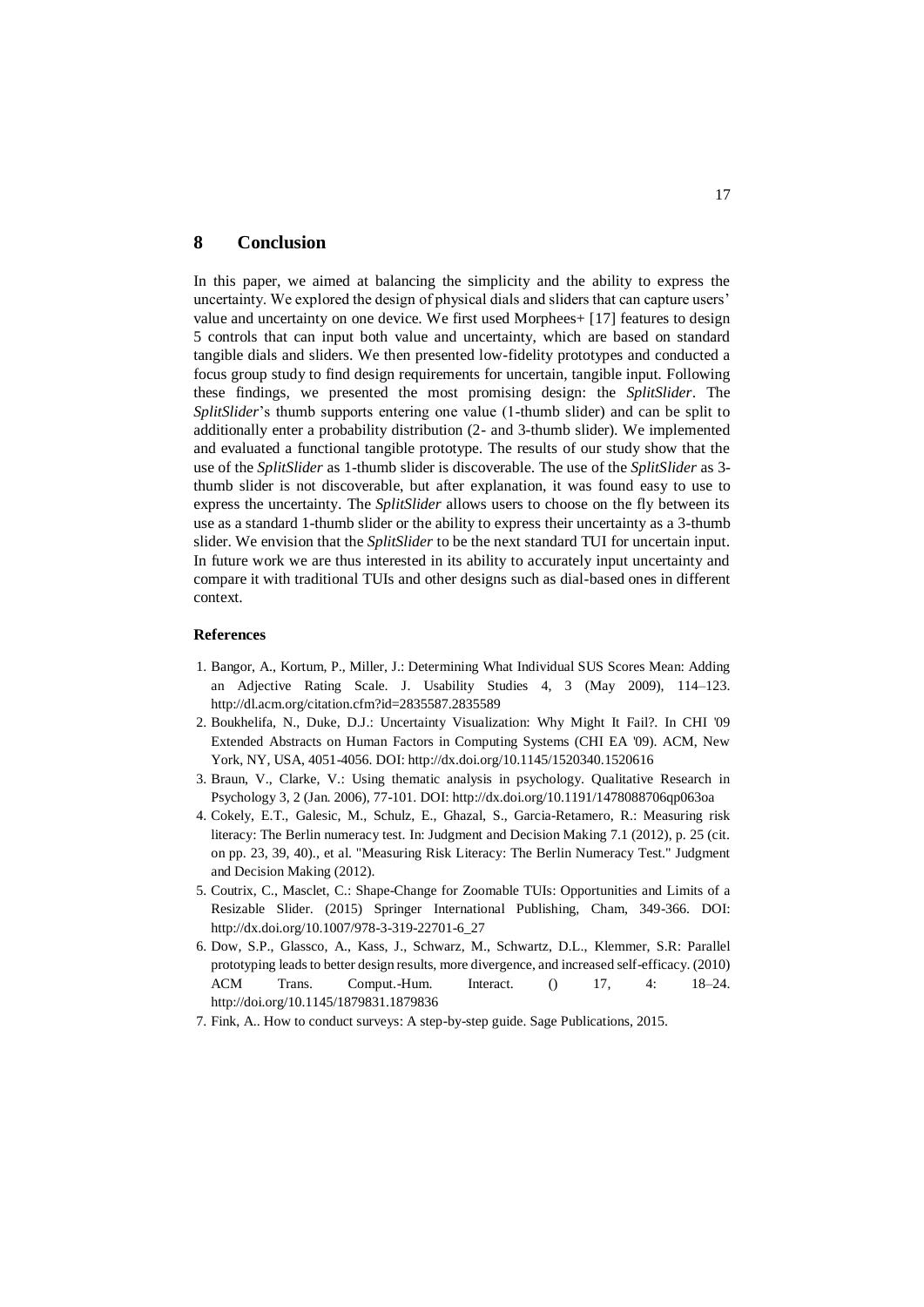- <span id="page-18-11"></span>8. Finstad, K.. "The Usability Metric for User Experience." In: Interact. Comput. 22.5 (Sept. 2010), pp. 323–327. issn: 0953-5438. doi: 10.1016/j.intcom.2010.04.004. url: http://dx.doi.org/10.1016/j.intcom.2010.04.004 (cit. on p. 40).
- <span id="page-18-4"></span>9. Golsteijn, C., Gallacher, S., Koeman, L., Wall, L., Andberg, S., Rogers, Y., et al. 2015. VoxBox: A Tangible Machine that Gathers Opinions from the Public at Events. In Proceedings of the Ninth International Conference on Tangible, Embedded, and Embodied Interaction (TEI '15). ACM, New York, NY, USA, 201-208. DOI: https://doi.org/10.1145/2677199.2680588
- <span id="page-18-0"></span>10. Greis, M., Schuff, H., Kleiner, M., Henze, N., Schmidt, A.: Input Controls for Entering Uncertain Data: Probability Distribution Sliders. Proc. ACM Hum.-Comput. Interact. 1, 1, Article 3 (June 2017), 17 pages. DOI: http://dx.doi.org/10.1145/3095805
- <span id="page-18-9"></span>11. Guest, S.D., Pellegrino, S: Inextensional Wrapping of Flat Membranes. (1992) First International Conference on Structural Morphology, Montpellier, R. Motro and T. Wester, eds., 7-11 September, 203-215.
- <span id="page-18-5"></span>12. Happy or Not,<https://www.happy-or-not.com/en/>
- <span id="page-18-8"></span>13. Hoberman Associates, Inc. Retrieved from July 24, 2018 from http://www.hoberman.com/index.html.
- <span id="page-18-2"></span>14. Horn, M.S., Solovey, E.T., Crouser, R.J., Jacob R.J.K.: Comparing the use of tangible and graphical programming languages for informal science education. (2009) In Proceedings of the SIGCHI Conference on Human Factors in Computing Systems (CHI '09). ACM, New York, NY, USA, 975-984. DOI: https://doi.org/10.1145/1518701.1518851
- <span id="page-18-1"></span>15. Joslyn, S.L., LeClerc, J.E.: Uncertainty forecasts improve weather-related decisions and attenuate the effects of forecast error. Journal of Experimental Psychology: Applied 18, 1 (2012), 126-140. DOI: http://dx.doi.org/10.1037/a0025185
- <span id="page-18-10"></span>16. Kim, H., Coutrix. C., Roudaut, A.: KnobSlider: Design of a Shape-Changing UI for Parameter Control. (2018) In Proceedings of the 2018 CHI Conference on Human Factors in Computing Systems (CHI '18). ACM, New York, NY, USA, Paper 339, 13 pages. DOI: https://doi.org/10.1145/3173574.3173913
- <span id="page-18-6"></span>17. Kim, H., Coutrix. C., Roudaut, A.: Morphees+: Studying Everyday Reconfigurable Objects for the Design and Taxonomy of Reconfigurable UIs. (2018) In Proceedings of the 2018 CHI Conference on Human Factors in Computing Systems (CHI '18). ACM, New York, NY, USA, Paper 619, 14 pages. DOI: https://doi.org/10.1145/3173574.3174193
- <span id="page-18-7"></span>18. Kim, S., Kim. H., Lee, B., Nam, T., Lee, W.: Inflatable Mouse: Volume-adjustable Mouse with Air-pressure-sensitive Input and Haptic Feedback. (2008) In Proceedings of the SIGCHI Conference on Human Factors in Computing Systems (CHI '08). ACM, New York, NY, USA, 211-224. DOI[: http://dx.doi.org/10.1145/1357054.1357090](http://dx.doi.org/10.1145/1357054.1357090)
- <span id="page-18-13"></span>19. Lim, Y., Stolterman, E., Tenenberg, J.: The anatomy of prototypes: Prototypes as filters, prototypes as manifestations of design ideas. (2008) Transactions on Computer-Human Interaction (TOCHI 15, 2: 1–27. http://doi.org/10.1145/1375761.1375762
- <span id="page-18-3"></span>20. Ma, J., Sindorf, L., Liao, I., Frazier, J.: Using a Tangible Versus a Multi-touch Graphical User Interface to Support Data Exploration at a Museum Exhibit. (2015) In Proceedings of the Ninth International Conference on Tangible, Embedded, and Embodied Interaction (TEI '15). ACM, New York, NY, USA, 33-40. DOI: https://doi.org/10.1145/2677199.2680555
- <span id="page-18-12"></span>21. Matejka, J., Glueck, M., Grossman, T., Fitzmaurice, G.:. The Effect of Visual Appearance on the Performance of Continuous Sliders and Visual Analogue Scales. (2016) In Proceedings of